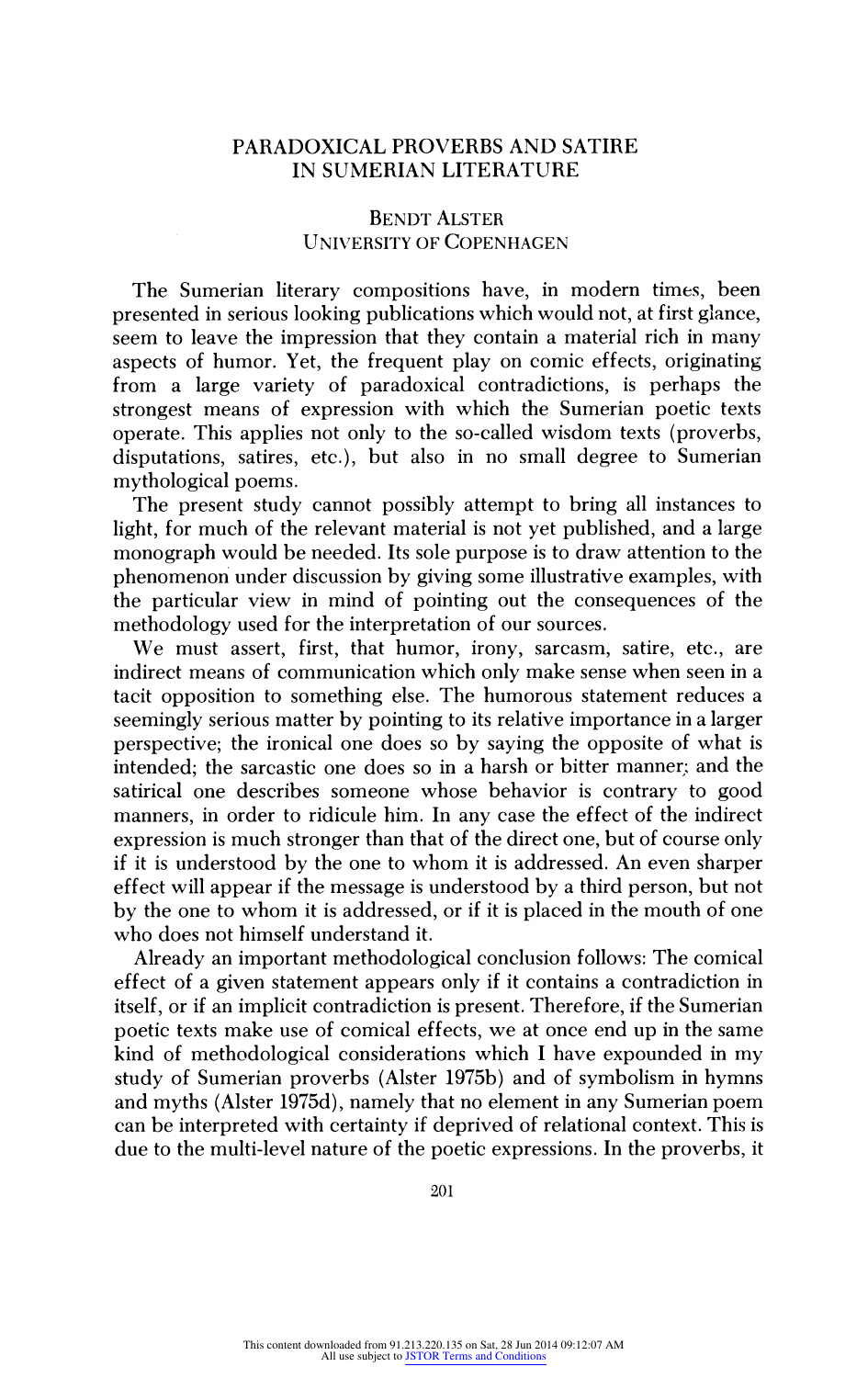**is not the literal meaning of the individual saying that counts, but the abstract idea which is actualized each time the saying is placed in a new context-the important point being that the same phrase may be capable of expressing several different ideas depending on its application to ever new circumstances. Similarly, in a hymn or a myth, the possibility of a switch into a metaphorical plane is always present, so that theoretically speaking a whole passage or even a whole poem may function as an allegory operating with multiple meanings at a time. The refinement in operating with metaphors and symbols is again conditioned by their indirect means of communication. In particular the symbol is capable of expressing much more than the literal value of the word would seem to suggest, and constantly postulates an analogy between vaguely known cosmic functions and well known terrestrial ones. The symbol thus makes sense on a literal level and on one, or perhaps even several, metaphorical levels at a time. The meaning of a given symbol can only be clarified by a cautious analysis of the context in which it is placed. A further consequence of the indirect means of communication is the chance of a constant play on ambivalent possibilities, often reinforced by the extreme thrift with regard to the use of grammatical elements, as well as conscious play on the tension which originates from the expected issue of a passage and the preceding expansion of this passage, eventually by means of metaphorical descriptions which pretend to mislead the listener; a tension which may be further emphasized if the issue, when it finally comes, has the character of a comical anticlimax. One will understand that, in a Sumerian text, the problem is not only what each line says, but in no less degree where in the structural organization of the poem each line is placed.** 

**An important conclusion follows: The study of the literal meaning of the Sumerian words does not necessarily lead to the full understanding of any text whatsoever. References, Akkadian equivalents, lexical entries, etc., are useful only insofar as it is pointed out exactly what the words and phrases under discussion refer to in each particular context. Thus, to mention one example, through a structural study of the composition "The Hymn to the Hoe," one can make out that the "hoe" is in one line a symbol of lightning, then of a constellation, then of thunder, then presumably the Pleiades (the "hunting net" of Gilgames in which he, apparently, catches the spirits of the dead), etc. (cf. Alster 1975d, Sec. VI), all of which does not exclude the possibility that it is simultaneously a concrete hoe. It would not help to provide a long list of references from other texts unless it has been clarified how the word has been used in each particular case. Akkadian equivalents, usually considered the magical means which solves all problems, would not have helped here, but one might have succeeded in dissolving the symbolism, to some extent at least, by a cautious analysis of the context, even without knowing the literal meaning of the word and its Akkadian translation.** 

**It is characteristic of the Sumerian poetic language, that not only a large**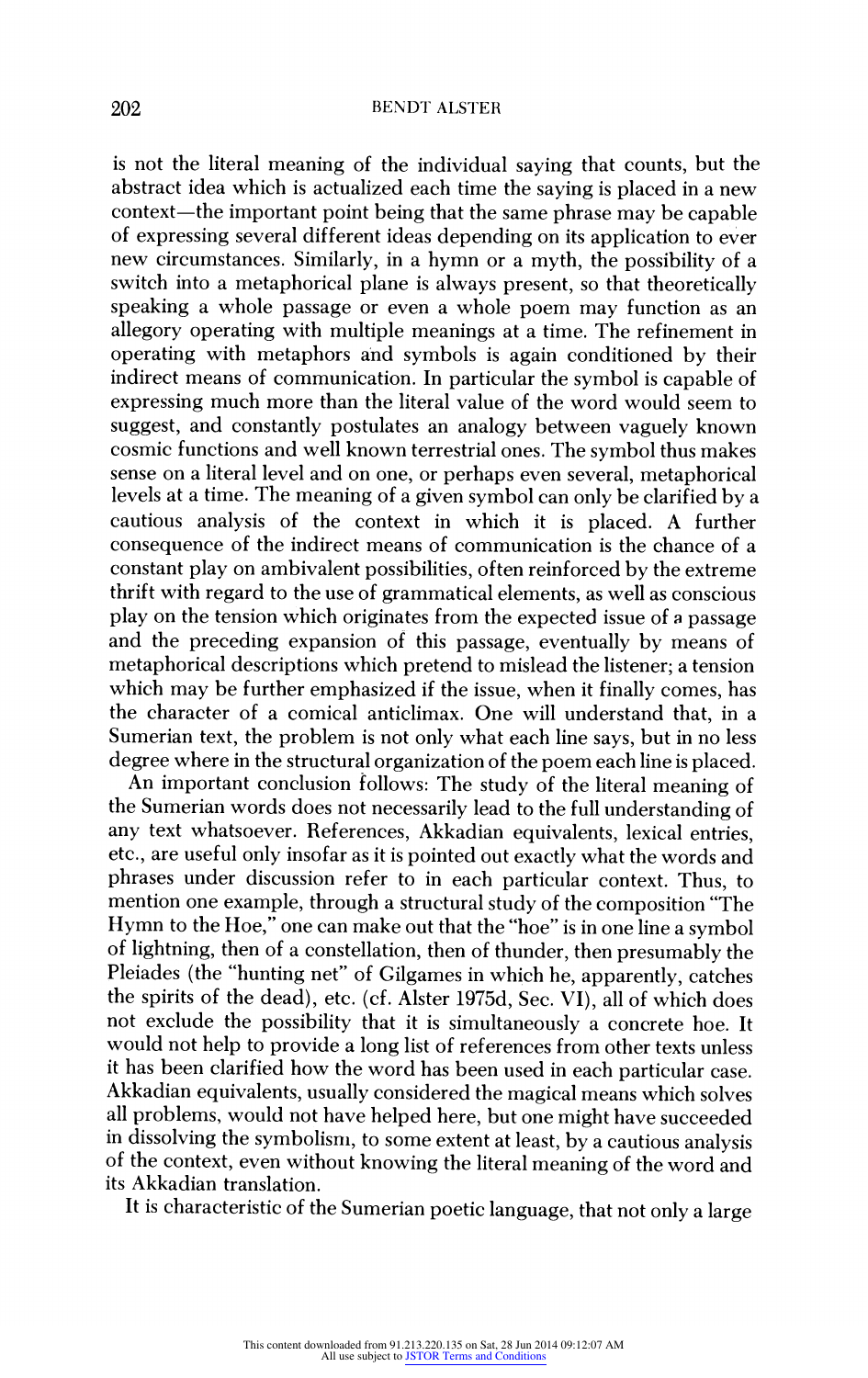**number of traditionally coined expressions and complete phrases, but even single words may be of an ambivalent and dialectical nature. In most discussions of the meaning of the most essential of all words with regard to the understanding of Sumerian texts, the term me, it has tacitly been taken for granted, both that a single translation could be found (e.g. "g6ttliche Krafte"), and that Akkadian translations would help to solve the problem. In reality the meaning can only be established on the basis of a study of the contexts in which it is placed. One would then soon realize its dialectical nature, which implies that under certain circumstances it is something abstract ("plan, measure, archetype," etc.), and under other circumstances a visible actualization of an abstract plan (Alster 1975c, n. 33). Therefore, several translations of the word are equally possible, but which of them to choose in a given case depends on the analysis of the context in which it is placed.** 

**I repeat, therefore, that no element in any Sumerian text should be treated without taking into account its reciprocal relations to the surrounding context. The poetic language is coined through ages of repeated use so as to enable the same expressions to yield an infinite number of nuances depending on the various manners in which they are used. The following study will seek to demonstrate the use of comic contradictions in Sumerian texts. It will take several possibilities into account, namely that a given statement may be comical by itself if it contains an expressly mentioned contradiction, or if it contains an implicit contradiction to something not directly mentioned, or if a statement which is not comical by itself is placed in an unexpected satirical context. In every case one must keep in mind that any comic statement by itself may receive a further implication depending on its actual application in a given context. Our investigation will move from relatively simple examples of juxtaposition of two incompatible words to complete satirical texts.** 

### **I. Juxtaposition of Incompatible Words**

**Paradoxical combinations of two contradictory words, like the English "science fiction," are known in many languages. An evident Sumerian example is galam-ma bu.ru "exalted fool" (Example 1), which comes close to the English "prize idiot." We note that galam, approximately meaning "artful," by itself may be ambivalent. It is usually used in a positive sense, but in "The Instructions of Suruppak" 255 galam-ma "an exalted one" is apparently used in a negative sense of a despot.** 

**Such polarizations are frequent in satirical descriptions. I have elsewhere (Alster 1975b, Chap. VIII n. 5-7) pointed to the fact that the names of the persons described in three Sumerian satires are built on the same model: a dug-ga ur-ra "The good descendant of a dog" (Example 2), engar dug lu.lil-la "The good farmer, the fool" (Example 3), and dim-ma-ni us-a-ni "His plan is his track" (i.e., "wise after the event," or Epimetheus)**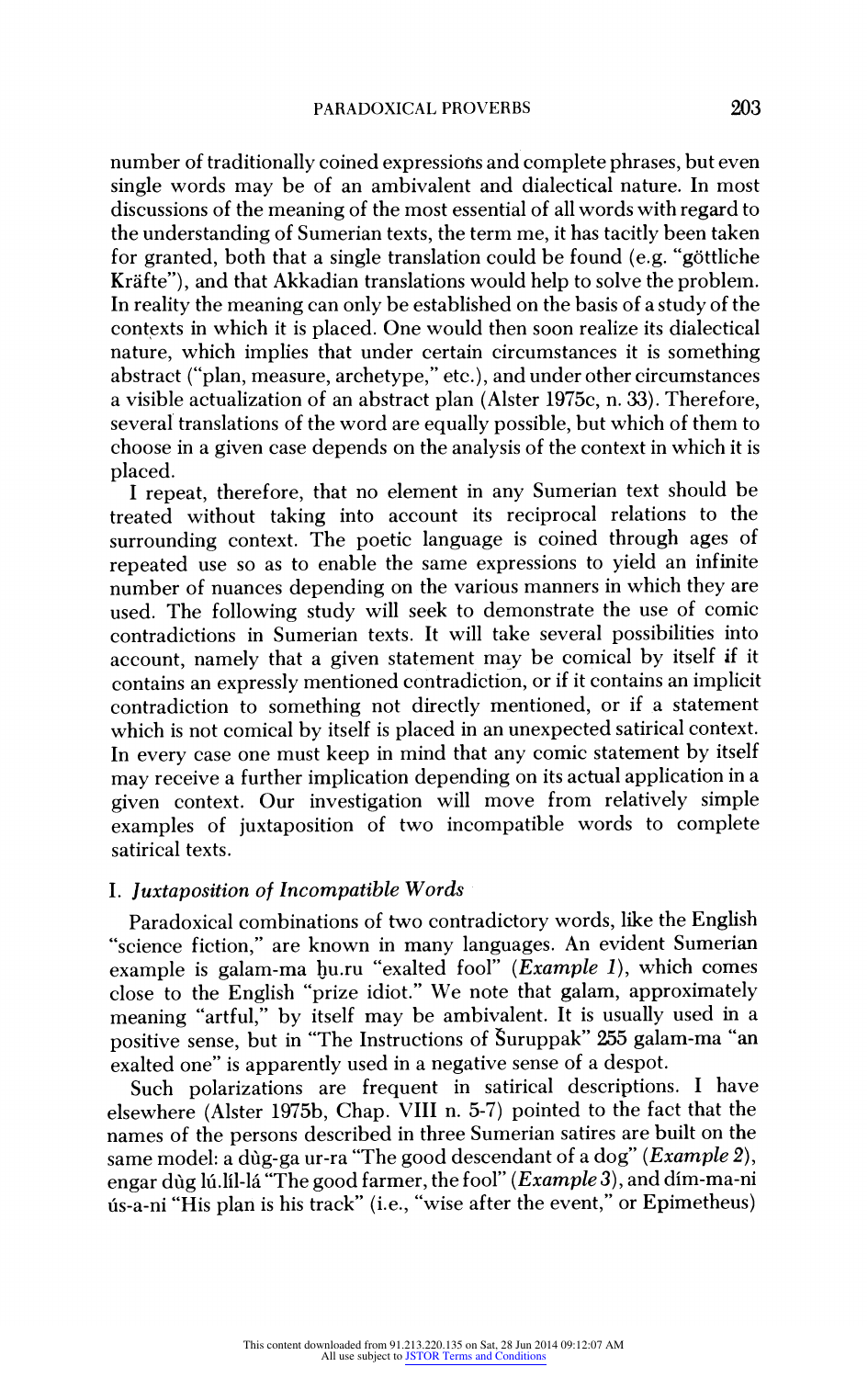**(Example 4). In all cases the first portion of the name contains a positive evaluation, but the second a negative one which unexpectedly contradicts the positive one without permitting any mediation, thereby turning it into a caricature. In the ancient cultures it makes good sense to call a man "good farmer," for the precise knowledge of the agricultural terms usually plays a great role in proverbial wisdom (Alster 1975b, Chap. I c). By simultaneously calling him "fool" one revokes the positive evaluation in a paradoxical manner which is much stronger than if one had called him "fool" right away. The paradoxical message suggests several possible implications, e.g., that the man himself pretends to be a clever farmer.** 

**Example 2, quoted above, may serve as an illustration of the frequent use of animal similes to describe human beings (cf. Alster 1975b, Chaps. III** q and IX b). Further instances are: amar  $\text{kir}_4$  šu nu-dim (var. šu nu-zu) **"hyena cub without limbs" (lit. "for whom hands have not been created," var. "are unknown") (Example 5 a), the point being that swift limbs are an indispensable characteristic of hyenas. This expression is followed by an**  equally paradoxical one, ka<sub>5</sub>.a bar kušu<sub>2</sub>.ku<sub>6</sub> "a fox with the side of a crab" **(Example 5 b), where again the second portion contradicts one of the essential attributes of a fox, that of swiftness. A further comic effect starts to appear when we realize that the man to whom these paradoxes are applied in what follows is described as a thief (Satire 1, 10ff.). In other words, he is too clumsy to be able to escape.** 

While animal descriptions may hint at a person's bad behavior or bodily appearance, most of them certainly point towards intellectual them certainly point towards intellectual deficiencies, thus za.e dim-ma-zu dim-ma ugu.ugu<sub>4</sub>.bi galga ur.gi<sub>7</sub>-ra-gim "you—your plan is the plan of a monkey, the counsel of a dog" (*Example* **6), which contains two paradoxes, both of which are found elsewhere (cf. Sj6berg 1972, 110).** 

#### **II. Paradoxical Proverbs**

**Many Sumerian proverbs are structured on oppositions similar to the ones just treated. The basis may be a contradiction between someone's**  inner qualities and his outer appearance. This is the case with umbin.ku<sub>5</sub> túg.mu.dur<sub>x</sub>-ra mu<sub>4</sub>-mu<sub>4</sub> "a manicurist dressed in dirty clothes" (*Example* **7), which can be understood positively as implying that even a bad looking person may have positive values. It is more likely, however, to have been evaluated negatively, in which case it points towards a person who is less faultless than he is supposed to be, or pretends to be, or in particular one who pretends to be able to help others without being able to help himself.** 

**Numerous similar examples could be adduced from the satirical descriptions in the disputations. As an illustration may serve ur.sag gub-ba su-bi-se la-a "a hero who hesitates, twiddling his thumbs" (lit. "a hero who stands, holding (something) in the hands") (Example 8). It is symptomatic that the description serves to deny that the person in question possesses the positive values claimed at first, by showing that he fails to respond properly to a given challenge.**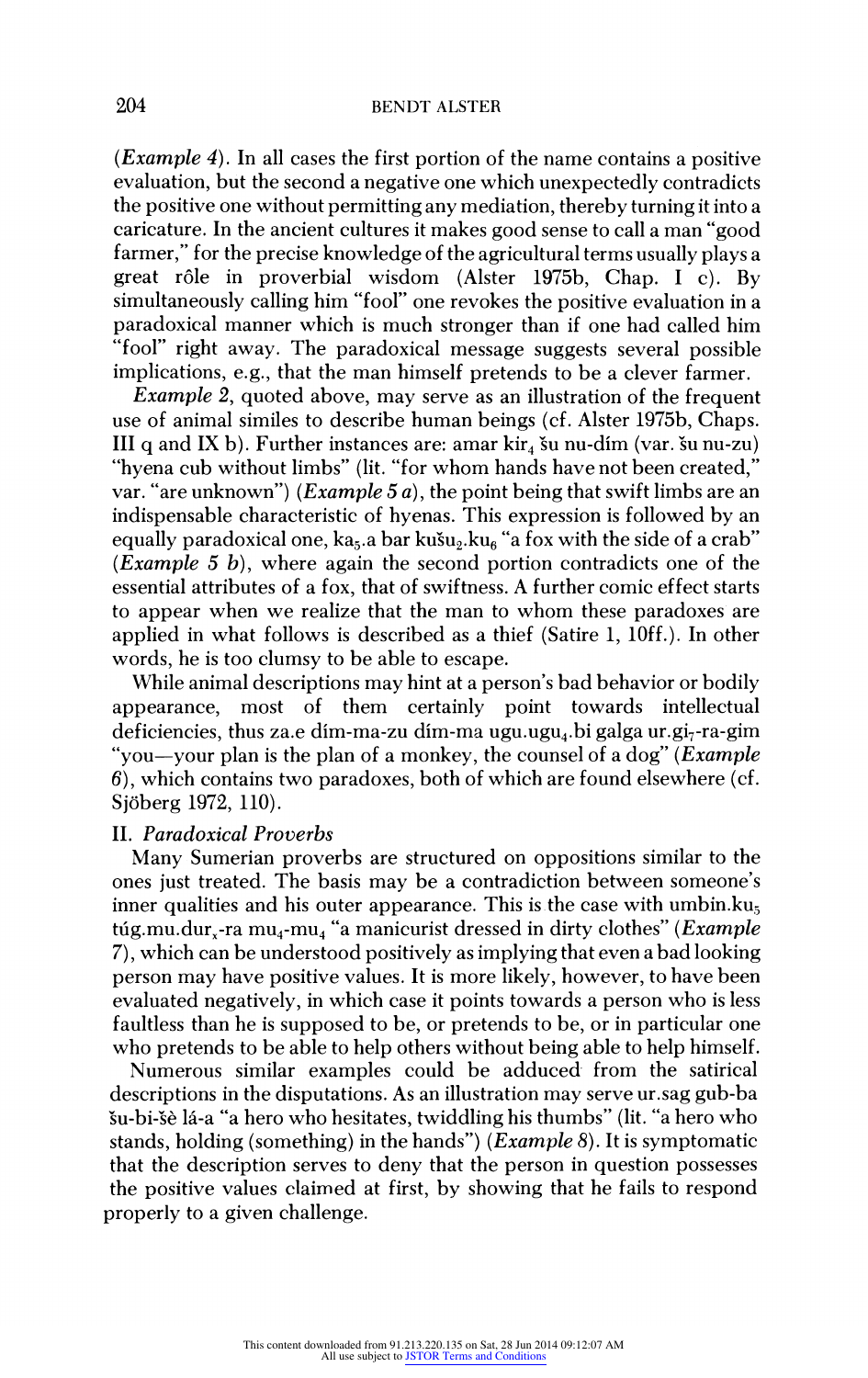**A very concise form of the same type is found in enumerations of**  anomalies, such as the extremely difficult proverb us<sub>7</sub>(KAXLI) dug<sub>4</sub>-ga gìri nu-kin-a KA.te.en.na sahar nu-gi<sub>4</sub>-a eme.ak an.bir<sub>x</sub>(NE) an.dùl nu-gá**ga nig.gig dutu-kam "a clot of spittle which is not trampled on, a noseprotector(?) which does not keep back the dust, a sunshade(?) which does not afford shade at noon, are abominations to Utu" (Example 9), where it is to be noted that the expression "is an abomination to Utu," which is a recurrent end-formula (cf. Alster 1975b, Chap. II g), here receives an unexpected climatic implication, for Utu, both being the god of justice and the god of the sun, is logically related to the idea of affording shade in a different manner than he is to trampling on spittle.** 

**Equally frequent in the disputations are sayings which ridicule people who handle valuables in a foolish manner. Thus, in "Dialogue 2" 52, it is**  said: za.e níg.tuku-zu túg-ga-àm a-ab-[dul] "you hide your property under **a garment" (Example 10 a), which is the Sumerian equivalent to the well known "to hide one's light under a bushel." The text leaves no doubt that this is considered a foolish thing to do, for the statement is preceded by one which says that, "in our city," the rich are easily distinguishable from the poor, and it is followed by an anticlimactic one which denies that the man has any property at all: tukum.bi nig nu-tuku-zu tig ba-[...-dul] za.kam zara ab-la-e-[en] "it is certainly things which you don't have that you cover under a garment, you are devoid of things that are yours!" (Example 10 b).** 

**The contraction between the value of a given thing and the manner in which it is used also underlies such sayings as:** 

#### **Example 11:**

**[uh-e gada] ba-la [num.sahar-ra] gi.kid.as.rin ba-e-si [mus-da].gur4-ra [sutu]m an(!)-na-an-du** 

**Linen is stretched out for the flea.** 

**The .. .-basket (= "meat-safe"?) is filled for the blow-fly.** 

**The store house is built for the lizard.** 

**The first two of these sayings are actually quoted in a disputation ("Dialogue 1" 14-15), thus giving them the implicit implication that the man to whom they are addressed is a fool who does not take care to protect his own valuables, so that the idea comes close to the English "to throw pearls before swine."** 

**A large number of proverbs are structured on contradictions between two incompatible evaluations of the same thing. This idea as such is**  expressed by the following proverb: [g]u bala gu ki.ta al-ak-e "to make **the distant side the nearer side" (Example 12), which corresponds to the English "to prove that black is white."** 

**The following proverb expresses a contradiction between two different evaluations of the same thing in two different moments: al-gal-la**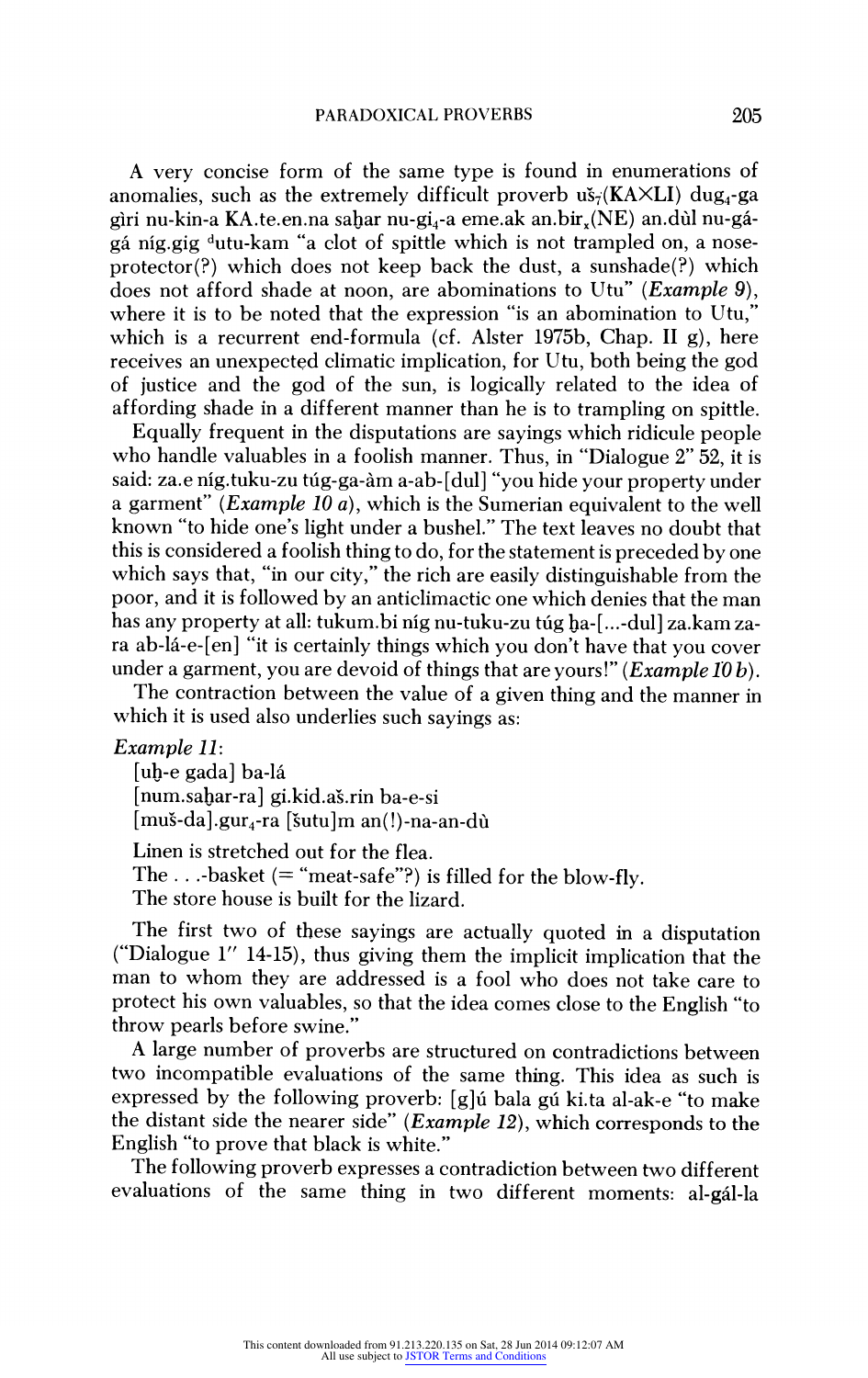túg.níg.dara<sub>2</sub>-àm ú.gu ba-an-dé túg.ga-àm "being at hand it is (considered) **a (dirty) rag, having disappeared, it is (considered) a (fine) garment." (Example 13).** 

**One of the most interesting examples of this type is the following: en.na**  ti-la ku.li-ni-im u<sub>4</sub> ug<sub>5</sub>-ga-a gal<sub>5</sub>.lá-ni-im "as long as he is alive it/he is his **friend, when he is dead it/he is his demon" (Example 14). It is to be noted that the demon here symbolizes the power which causes someone's death, as e.g., in the myth "Dumuzi's Dream." We can take this proverb as a model of the manner in which a proverb functions. As is seen, we can establish the internal logical relations of the proverb without knowing its external relations (cf. Barley 1972, 744). Such a proverb is a "concrete expression generalised by the erasure of semantic markers. It is interpreted in actual use by the allocation of fresh linguistic markers, drawn from context. This general state of affairs thus becomes available for manipulations" (Barley 1972, 747). Therefore, "we can only adequately understand a proverb by viewing it as operating by a process of substituting in the underlying structural description" (Barley 1972, 740). In our case this means that the structural description of the internal relations would denote that a positive relation between x and a person y is converted into a negative relation between x and y. We are in the fortunate position to be able to pinpoint how this proverb was given concrete sense in two different cases by substitutions of the hidden terms:** 

**1. In Proverb Collection III 16, our proverb is preceded by one which deals with a person who eats too much. Therefore, in this specific case, the proverb means: The man who eats too much will be killed by food. Here it is hardly necessary to stress that the Sumerian proverb collections should not be read as single unrelated sayings, but, on the contrary, the manner in which the individual sayings are grouped together is a highly important matter with regard to all aspects of the interpretation (cf. Alster 1975b, passim).** 

**2. In a uniquely interesting fragment of a historical composition, PBS 5 76 (Example 15), of which only the final episode is preserved, we find a description of a ruler (whose name is not extant) who addresses the sun god by means of liver omens, water libations, and incense (col. vi 2-8) in order to obtain an oracle, apparently concerning a vassal who has revolted against him. This results in a quotation of a variation of our proverb (col. vi 9-11**):  $u_4$  ti-la ku.li-ni-im] en.na ÚŠ-a gal<sub>5</sub>. lá gal  $\beta$ é-[a] i-im-gi<sub>4</sub> "when he is **alive he is his friend, as long as he is dead, let him be his big demon,' was the answer," an oracle which in its ambiguity is worthy of those of Delphi, and provides the proof that such oracles were known to the Sumerians. In the following section of the text, the ruler again addresses the sun god (col. vi 12) describing the attack of the antagonist (col. vi 13-30). Most probably our ruler was killed by the antagonist (this section is missing), as is also most likely to be the implication of the oracle. This is suggested by the final episode of the composition (col. vii), according to which a (new) ruler was**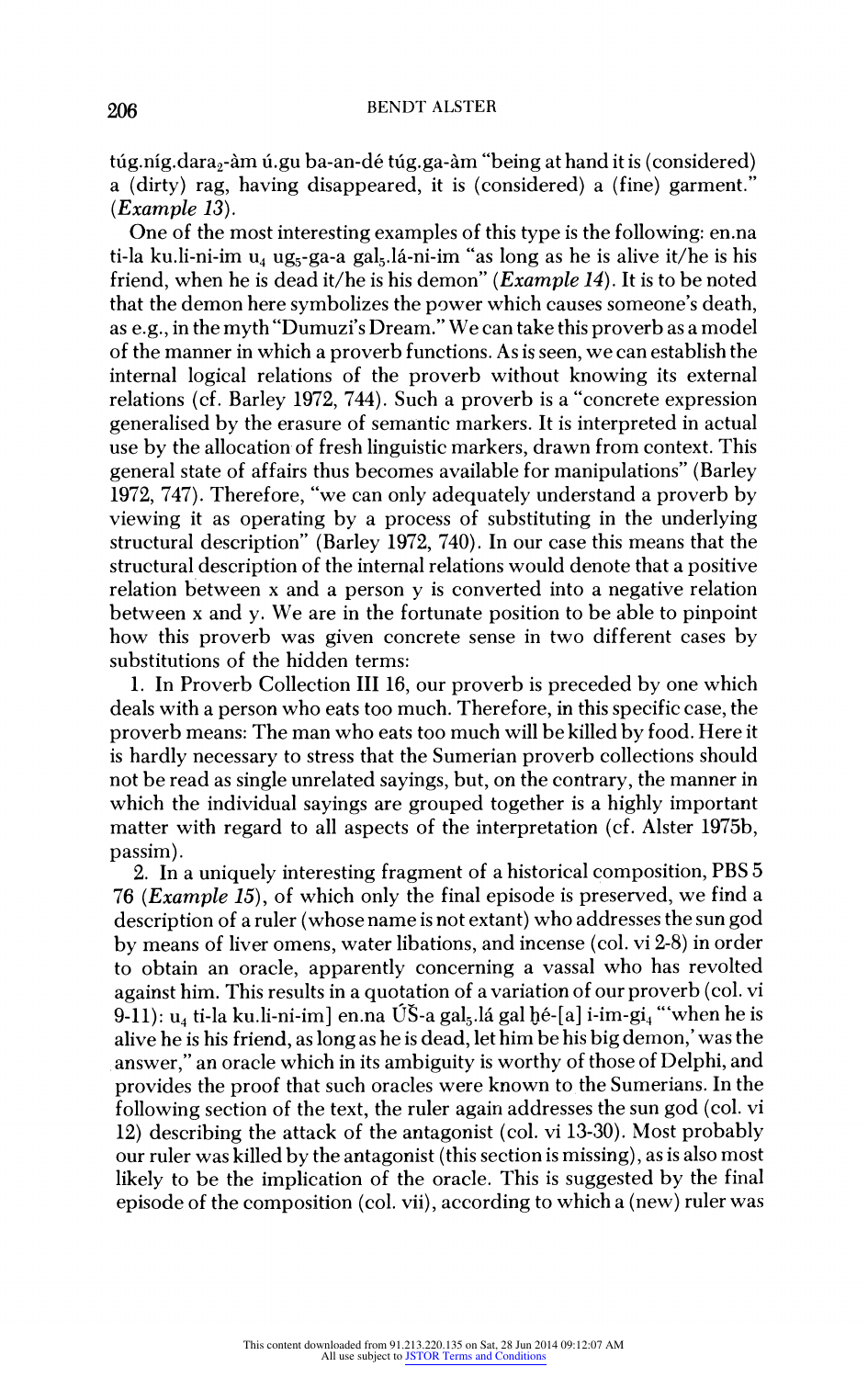**crowned (1-26), and the army (of the antagonist?) was scattered (27-33).** 

**The proverb just quoted leaves the possibility open that the person to whom it is addressed considers something or someone friendly without knowing that it or he is hostile. As an example of a reversal of this pattern**  may serve lul dug<sub>4</sub>-ga-ab zi dug<sub>4</sub>-ga-ab lul ba-e-si-ke "tell a lie, tell the **truth, it will be counted as a lie" (Example 16), where we have a sarcastic contradiction between the real value of something and the manner in which it is evaluated.** 

**The humorous contradiction that reduces the importance of all troubles by indicating their relative significance in view of the inevitability of death, can be illustrated by the following saying: ti-la lul-la hul na-an-gu.ul-l[a] gam ha.la-zu mu-un-g[al] "life is evil, don't make it worse (than it is), you have to die (anyway)" (lit. "to die is your lot") (Example 17).** 

**The latter example illustrates one of the essential topics of Sumerian proverbs, the memento mori (cf. Alster 1975b, Chap. VI b, VIII and IX a). This idea often goes together with the notion "pride goes before a fall' (cf. e.g. "The Instructions of Suruppak" 116-19, and Alster 1975b, Chap. VIII). As an exemplification may serve: e.gal ni-bi-se gam-e-dam "the palace is termed to collapse by itself" (Example 18), which structurally is closely related to Examples 7 and 8, quoted above. More frequently such sayings are structured in two parallel, but contradictory, sentences, thus:** 

**Example 19:** 

**e.gal u4 dis ama tu-da-am u4 dis ama a.nir-ra-am** 

**The palace: One day it is a mother who gives birth, the next day it is a mourning mother.** 

**Example 20** 

**lugal-mu huil-la-zu an-gu.l[u-e]n u ir pa-da-zu an-gu.lu-[e]n** 

**My king: How big was your pleasure! And how big was your weeping.!** 

**Of these the latter comes close to the Danish "hot at kneise, dybt at falde."** 

**Another type of contradiction is involved in proverbs of impossibility, which are frequent in the Sumerian material. As illustrations may serve kur-ra kur na-an-na-dub-be "do not heap up a mountain in the mountains" (Example 21), and nig gui kud-kud-du gui nam-ba-e-kud-du "do not cut off the neck of that which has had its neck cut off" (Example 22). It is interesting to notice that both of these proverbs are found in contexts which show that their actual application is to warn against trying to oppose death.** 

**Closely related to these proverbs are those which deal with the futile attempt to avoid realizing the consequences of something unavoidable. This is a possible interpretation of the following description of an absurd**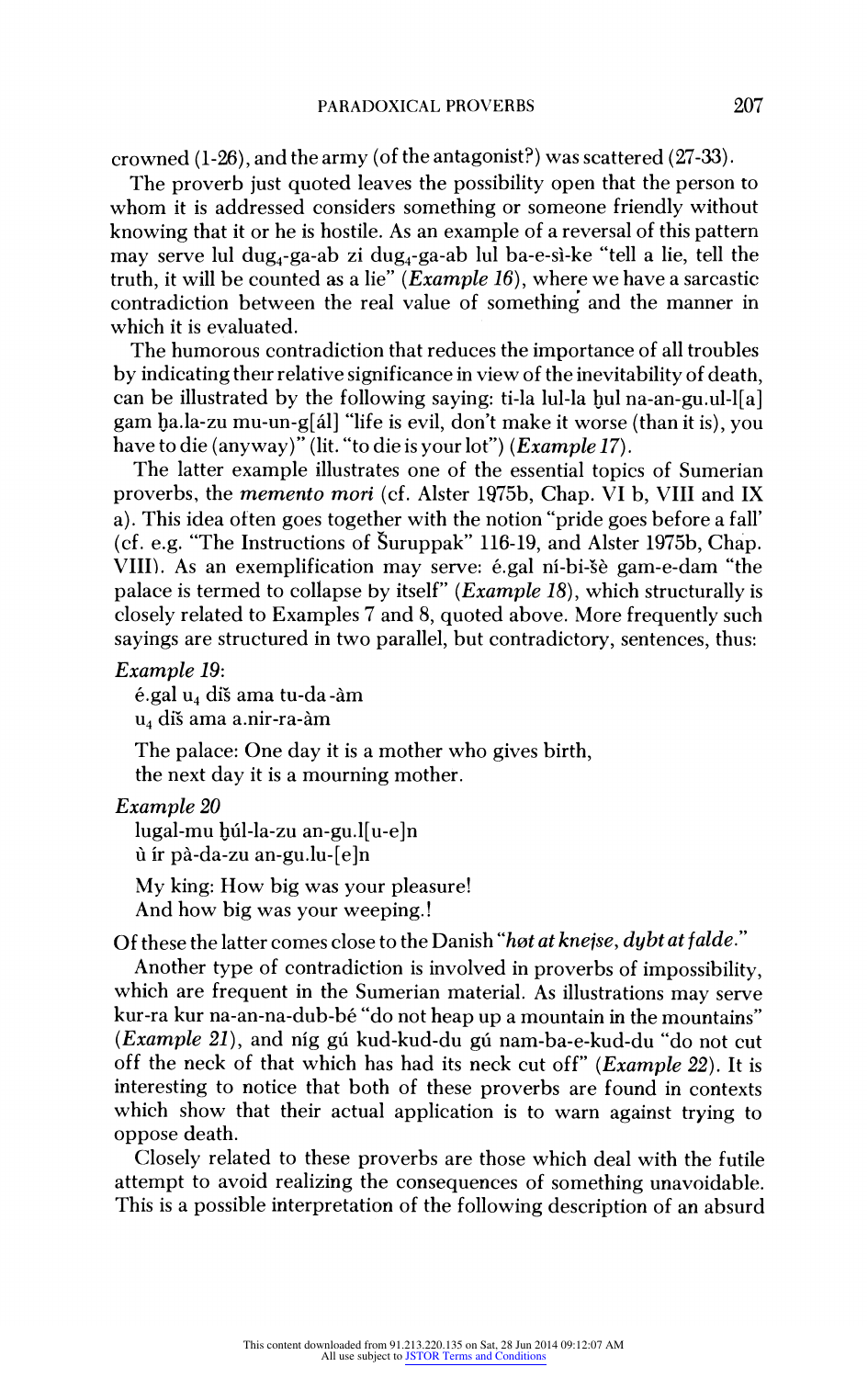**situation: gud sar-ra surum-bi nu-ga[l-la-am] "from 3600 oxen there is no dung" (Example 23), which is similar to the English "where there's smoke, there's fire." A similar absurd situation is also contained in ur.gi, ur-ra-se mu-un-ell "the dog has climbed up on the roof!" (Example 24), which might have been addressed to a person who boasts to have done something impossible.** 

**A strongly scornful effect may appear when two paradoxes are combined in such a way that a logical analogy between them is suggested (cf. Alster 1975b, Chap. III j). This type can be illustrated by dub.sar su nua** nar mili, (KAXLI) nu-a "a scribe without a hand (is as impossible as) a **singer without a throat!" (Example 25).** 

**The futile deed is again hinted at in descriptions of comical situations, such as ab nu-tu-[d]a(?)-gim amar-za nu-me-a mi-ni-ib-kin(?)-kin(?)-e-en "like a cow that has not given birth you are looking for a calf of yours which does not exist!" (Example 26), which uses an effect which is very similar to that of Example 10 b, quoted above.** 

**A more complicated comic situation underlies the following proverb: U4**   $ur.\text{mah-e}$  é.tùr-šè ur.gi<sub>7</sub>-re és sig sur-ra(?) *i-mu<sub>4</sub>* "when the lion (came) to **the pen, the dog was wearing a leash of spun wool" (Example 27), which implies that the dog was tied with a leash made from the wool of the very sheep which he was supposed to guard, and so could not protect them against the lion, as already suggested by Gordon 1958,48.** 

**Since the existence of the proverb is always conditioned by the possibility of manifold application of the same logical relations, and, as is well known, an essential basis of proverbial wisdom is to warn against doing things which may do harm to oneself (cf. Alster 1975b, Chaps. III g and V f), it is always possible to seek for the external relations of a proverb in a repetition of the internal structure, applied to the person to whom it is addressed. Therefore, the following proverb: uzu ur.bar.ra naan-kui-e-[en] "do not eat the flesh of a wolf!" (Example 28), may be understood as implying that, if one eats a wolf, one runs the risk to be eaten by a wolf oneself, a statement which more generally could be viewed as a sarcastic warning against contacts with dangerous persons, but other interpretations are of course also possible.** 

Another sort of contradiction may be illustrated by diskur an dar-dar-re **kus.a.ga.la nu-dar-re "the storm splits the heavens, but it does not split the water skin" (Example 29), where we have an illogical relation between a seemingly irresistible cosmic power being opposed by a seemingly little and insignificant one.** 

**A highly comic effect appears when a conflict which cannot be solved**  is expounded. If my interpretation is justified, this is the case with  $ka<sub>5</sub>$ .a **BIR(?)-re al-uis-sa BIR(?)-re nu-tur-tur ui e.ne nu-kuis-u "a fox was pursuing a . . . (unidentified animal, tentatively butterfly): The butterfly(?) was not forced into a corner, and he (the fox) did not become tired" (Example 30). As is seen, no conciliation is suggested, so one has to**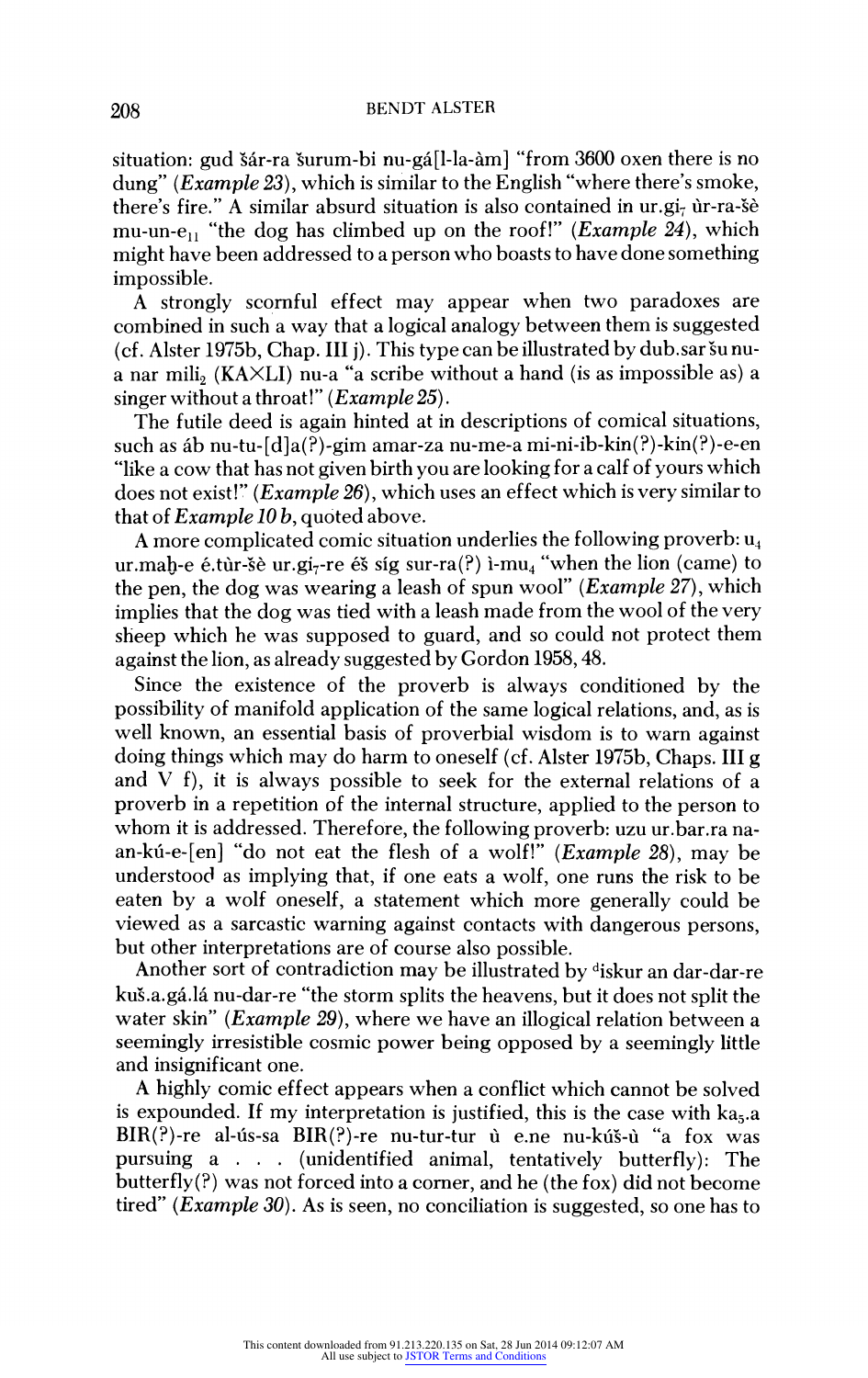**visualize the two animals pursuing each other eternally.** 

**The ultimate type of comical effect to be considered here consists of the unexpected play on words, where a situation and a name is involved:** 

**Example 31: i-gin-gin-na-ke4-es i-kas4-kaS4-{na}-ke4-es ba-an-du ba-an-du mu-mu-se ba-an-dug4** 

**Because he always went, because he always ran, "He went! He went!" -they called him as a name.** 

**The point here depends on the recognition of the pun between the situation, the name ("He went" = ba-an-du), and the sound of the verb**  "they called him" (ba-an-dug<sub>4</sub>). This type of pun is frequent in Sumerian **texts (cf. below, Example 39), Alster 1975c with n. 8, and Biggs 1966,80).** 

**The relatively limited and by no means exhaustive material which has been presented here suffices to demonstrate that the essential patterns of the Sumerian proverbs can be perceived through an ordered and systematic structural analysis. The further possible consequences of such an analysis on a larger scale can only be intimated here.** 

**In a study of Romanian paradoxical proverbs, Sanda Golopentia-Eretescu (1971) has suggested that the study of such proverbs can lead to a deeper insight in certain words (e.g., "money, rich, miser, thrifty, yours, healthy, good, brave, young(ling), old, too, greedy, pits himself, self, God, liar, drunk, pity, unproved, jest, silence"), which linguistically "constitute lexical abbreviations for one or several paradoxes," and as such are paradoxical words which "appear to have a paradoxical semantic interpretation." Therefore, "the Lexicon of a language . .. cannot be said to exclude contradictions .. ." Such paradoxical words "are semantically vague" and "their highly subjective predication becomes a symptom for the thinking of the user." The perception of such words can be correlated**  with the theories of Cl. Lévi-Strauss, according to whom certain words **denote mediatory functions which attempt to solve logical contradictions (e.g., clothes in relation to nature-culture, etc.), the important point being that such words "have a somehow contradictory semantic representation which the linguist is not yet prepared to account for."** 

**The recognition of such words, which actually are extremely characteristic of the Sumerian language, might lead to great progress in the study of Sumerian lexicography. It has usually been taken for granted that the lexicographical study of Sumerian words could be undertaken independently from the analysis of the literary aspects of the texts, so that when the meaning of the words had been established, e.g., by means of**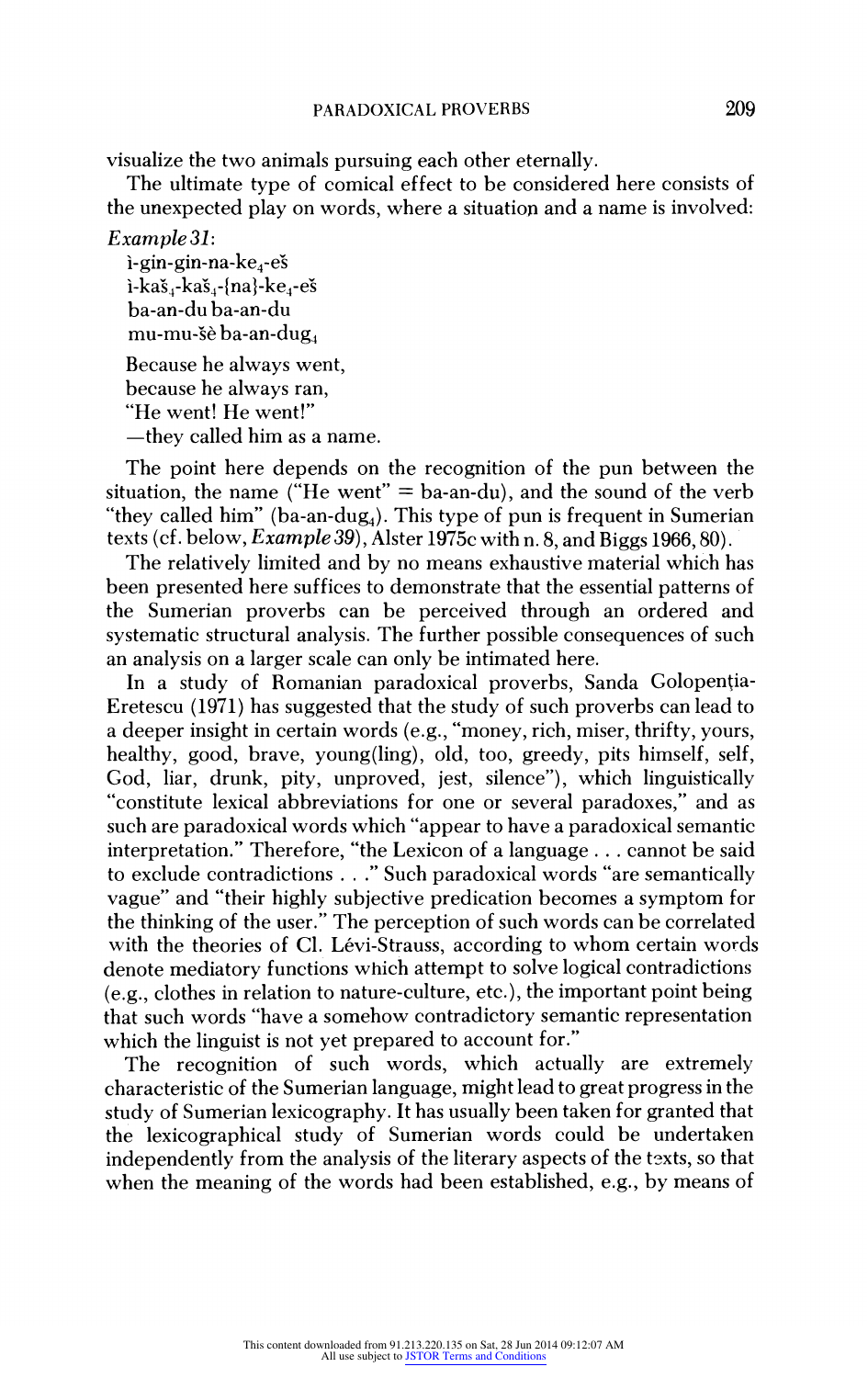**Akkadian equivalents, then the translation and understanding of the texts would follow automatically.** 

**If the approach suggested here is justified, the "meaning" of such words can never be established permanently, simply because they do not have "one" meaning which exists independent of relational context. This does not mean, of course, that Akkadian equivalents are insignificant, but they constitute nothing more than material of potential value, and each instance must always be evaluated against a given context. Any word may theoretically be ambiguous and ambivalent, and may therefore have several "meanings" at a time, and often these meanings do not coincide with any single Akkadian term. The translation of a given word must therefore always be established on the basis of a perception of the reciprocal interrelations in a given context.** 

**It is easily seen that numerous Sumerian proverbs are based on such "paradoxical" terms as e.g. "money" (i.e., merchant, rich, poor, beggar, miser), death, life, truth, liar, boaster, the palace, war, civilization, barbarism, beer, drunkenness, clothes, diligence, laziness, etc. (cf. e.g., Alster 1975b, passim). It follows that under certain circumstances the paradoxical proverb may be viewed as nothing but an explicit illustration of a contradictory semantic representation (cf. e.g., Example 18, which is an illustration of the contradictions involved in the term "palace"), and therefore these proverbs might be of great value for deeper insight into the lexical structure of the language.** 

**As is seen, this study has so far moved in a methodological circle which returns to the starting-point, namely that no element of any text can be interpreted with certainty if deprived of relational context. The**  remainder of this study will move in a similar circle, but instead of **concentrating on the logical relations between single words, it will concentrate on the relations between complete statements.** 

**I have suggested elsewhere (Alster 1975b, Chap II h; Alster 1975d, int.) that the proverb, being a traditionally coined statement concerned with fundamental logical relations applicable to manipulations, exemplifies, in the briefest possible manner, the functions of the Sumerian poetic language in its entirety, one that is characterized by an oral-formulaic diction (Alster 1972) where each traditionally coined poetic expression can acquire ever new implications when related to something else.** 

**It is worthy of mention that recent important paremiological studies (e.g., Barley 1972, 749) have recognized the fundamental analogy between poetry on a larger scale, myths, and proverbs, all of them being characterized by transferring generalizations based on past events into timeless and always valid categories. It further deserves mention that the importance of viewing both linguistic and poetic, as well as other cultural phenomena, as a constant interaction of mutual interrelations, is increasingly becoming recognized in many fields of research, and has also resulted in attempts at creating a standardized scientific language with**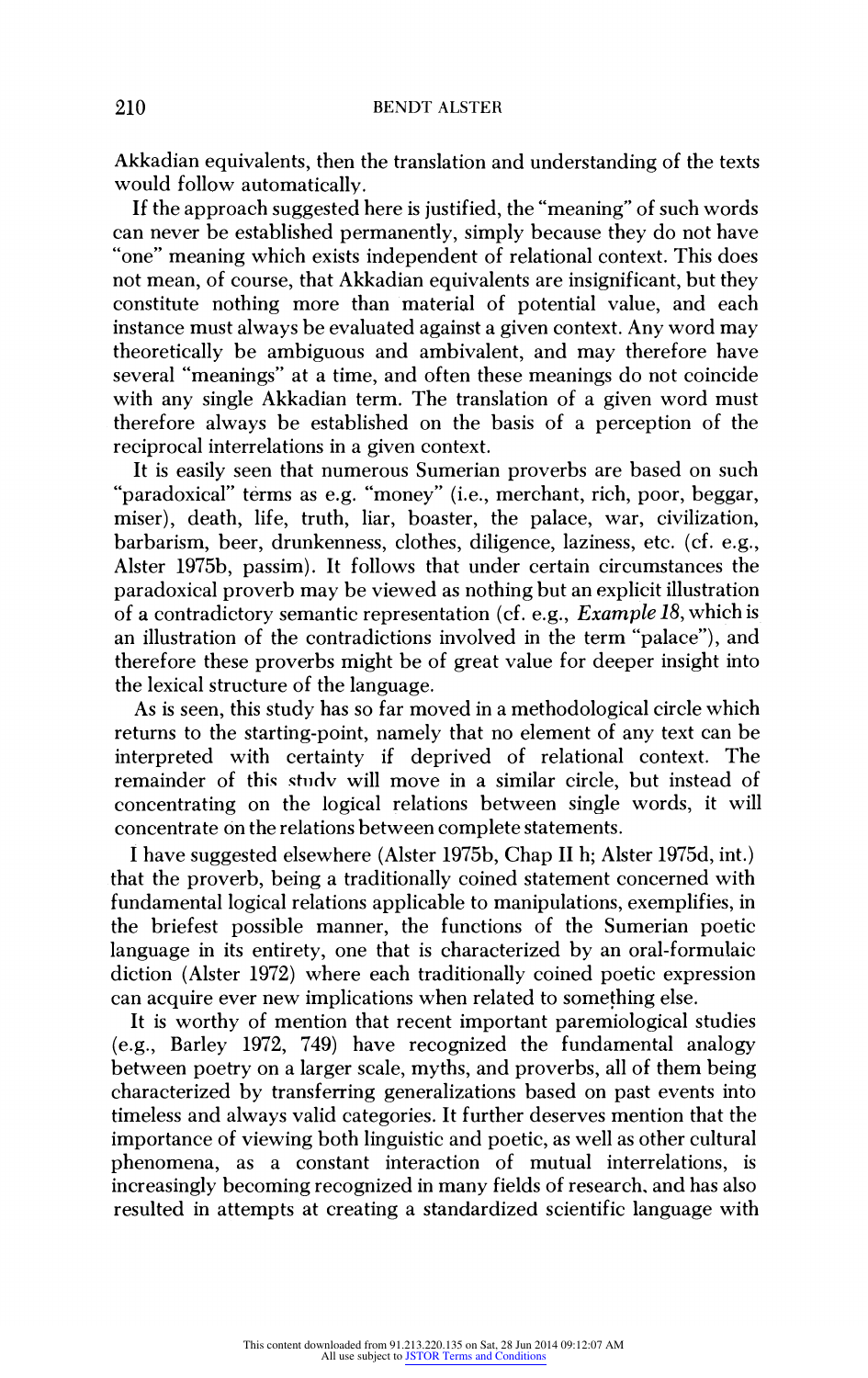**which to express such relations (Greimas 1966).** 

**In what follows we shall seek to take the consequence of these ideas by proceeding to still longer texts, always viewing them as being based on logical relations between their constituent elements.** 

#### **III. Wellerisms**

**We shall now consider a highly interesting type of proverb, the one for which Archer Taylor has coined the designation "wellerism" after Samuel Weller of Dickens who uses many proverbs of this sort (Taylor 1962, 221). Hitherto no one has thought of the possibility that the Sumerian material might provide documentation for this type, and all the relevant examples have been classified as "fables" (cf., e.g., Gordon 1958, 3). However, although most instances known to me are concerned with animals, I cannot see why this should prevent us from classifying them as wellerisms, for they certainly fulfill the formal requirements, and, as already mentioned (sec. I), the use of animals as referents in Sumerian proverbs is customary. The presence of this type in Sumerian material is of obvious historical interest, since the problems of its historical origin have been much discussed (cf., e.g., Taylor 1962, 203-207).** 

**The wellerism has two parts, the context description and the discourse. There are two important points to be made here: 1) Many Sumerian proverbs include quotations, but these cannot be considered wellerisms unless a comical contradiction appears as a result of the combination of the two parts (cf. Alster 1975b, Chap. II f with n. 6). 2) In Sumerian poetry the insertion of direct speech without introductory lines (such as "he said" or something similar) is customary (cf. Alster 1975b, Chap. II f). Therefore, we must be prepared to consider sayings which contain both a context description and a discourse, even if no introductory marker to the latter is present. It is to be noted that the Sumerian language possesses a**  special grammatical element, -e.se, that can be attached to a verb, thereby apparently under certain circumstances replacing an circumstances replacing an **introductory marker (cf. for this particle Falkenstein 1952).** 

**It is of obvious interest for our purpose to notice that either the context or the discourse, or both, may be fixed expressions, e.g., already existing proverbs (cf. Barley 1972, 733; Taylor 1962, 220). The citation of an otherwise "sober" proverb in a ridiculous context may result in a most comical effect. Our material is too limited to enable us to undertake a detailed investigation of the effects that can be used, but, as far as I can see, all the Sumerian examples have their basis in a ridiculous contradiction which consists of letting someone utter a comment on a given situation in such a way that he unmasks himself as being a boaster or fool without contact with realities.** 

**In what follows I shall cite some typical examples of wellerisms. Other more problematic examples, which either would demand a more detailed commentary or are in need of collation, can be found in Gordon's publications, and will not be treated here.**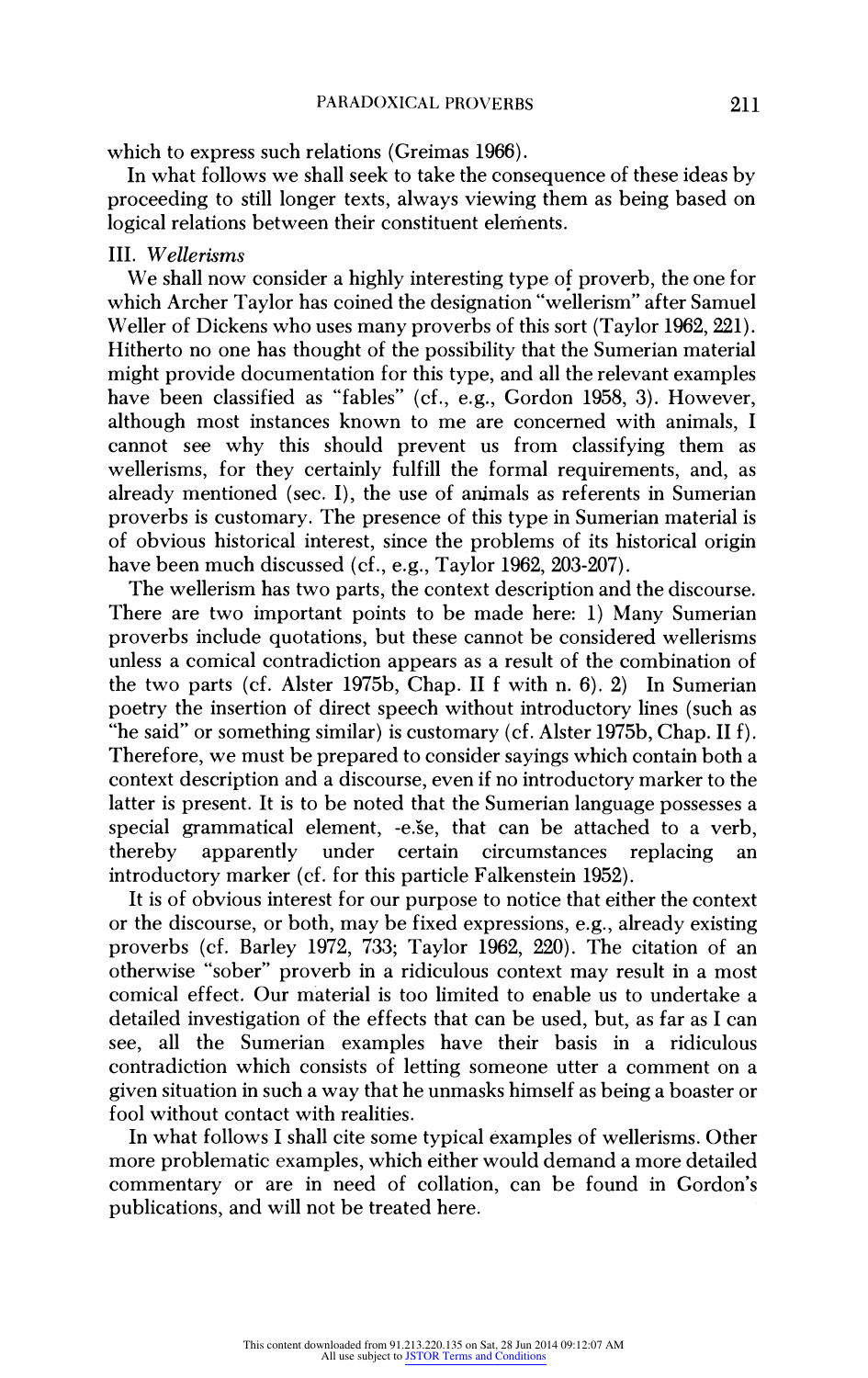**Example 32: ka.a-a a.ab.ba-se gis-a-ni u-bi-in-sur a.ab.ba TUN-bi kas-mu-um-e.se The fox urinated into the sea:**  "The sea $-$ (all) its surface(?) is my urine.!" (he said). **Example 33: ka5.a idigna-se kas i-sur-sur-ra a.estub.ku6 ba-zi-ge-en-e.se The fox urinated into the Tigris: "I am causing the high tide to rise!" (he said). Example 34:**  anše.kur lú.u<sub>5</sub>-a-ni ù-mu-ni-in-šub **tukum.bi gu.un-mu da-ri-se ne.en.nam al-sig-en-e.se The horse, after he had thrown off his rider: "Should my burden always be this, how weak I would become!" (he said). Example 35:**  anše bara<sub>2</sub>.lá-a-ni ù-mu-ni-in-šub du.lum u<sub>4</sub>.bi.ta geštu<sub>2</sub>-gá ba-an-u,.lu-u[n]-e.še **The ass, after he had thrown off his packs, "The burdens of former days are forgotten" (he said). Example 36:**  anše id-da al-diri-diri-ge-ma ur.gi<sub>7</sub>-re šu ba-ši-ib-ri-ri **[m]e.na.am al-e,,-de al-ku-e.se The ass was swimming in the river, and the dog clung to him: "When will he climb out and be eaten?" (he said). Example 37: gala-e dumu-ni a ha-ba-an-da-ra-ra uru.ki ga-a-gim he-dui kalam ga.e-gim he-en-ti The gala-priest threw his child into the water: "Let him build a city like mine, let the people live like me!" (he said).** 

**The refinement of the wellerism is based on the indirect manner in which the fool unmasks himself, and the effect is much stronger than if the idea had been expressed right away. It is interesting to note that a similar effect is used on a much larger scale in the Sumerian composition "The Father and his Disobedient Son," now published by A. Sj6berg (JCS 25, 105-169), if I understand the text correctly (cf. my forthcoming note in RA). It seems to be a satire of the art of the singers, from the viewpoint of the scribes. The text starts in a traditional manner with the father accusing his son of being lazy at school, but suddenly and quite unexpectedly, the** 

**212**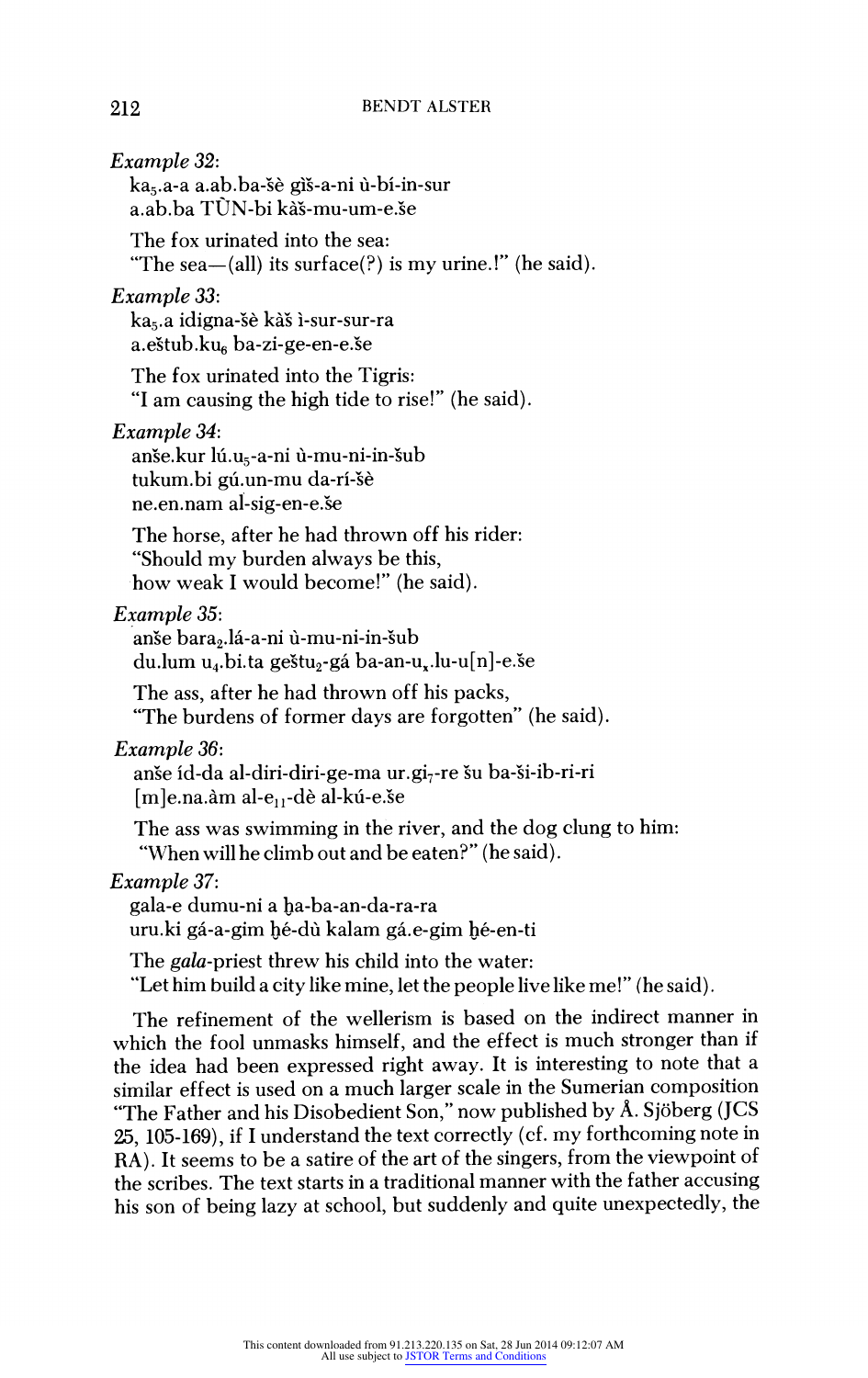**father unmasks himself as being a boasting singer, who finds his son worthy of becoming nothing but a ridiculous clown, the point being that, in the opinion of the scribes, all singers are lazy boasters, and really not better than clowns. If this interpretation is correct, the effect of the entire text is most comical, for all that the father says about his son should in fact be understood as applying to himself.** 

## **IV. Fables**

**Having considered a number of both simple and more complicated types of proverbs, we shall now move on to some examples of fables which soon will reveal themselves as being structured on contradictions similar to those underlying many proverbs, only the fables operate with expansions and repetitions which serve to emphasize certain points while at the same time keeping the listener in suspense as long as possible about the outcome, thereby giving room for greater poetic elaboration and tension (cf. Alster 1975b, Chaps. IV f and V b).** 

**The first fable to be mentioned is built on an unsolved contradiction similar to the one underlying Example 30, quoted above.** 

## **Example 38:**

**ka5.a ur gis.ad-se in-ku4-ma ur.gi7-re ka-na ba-an-tus e-ma-ab e-de nu-ub-zu-am**  gú-e-ta a.na.gin<sub>x</sub>(GIM)-nam in-ku<sub>4</sub> **en.na nu-{al}-sar-sar al-tus-en e.se** 

**A fox entered a burrow** 

**and a dog sat down at the entrance:** 

**"Come out to me!" It would not come out.** 

**"I can easily come in from the other side!" (said the dog).** 

**"As long as you don't chase me away, I will sit here!" (said the fox).** 

**As is seen, we have a situation with two animals waiting for each other ad infinitum, without any solution being suggested.** 

**Another fable, which combines an unexpected anticlimax (cf. Examples 10b and 26) with a pun on a situation and a name (cf. Example 31), reads as follows:** 

# **Example 39:**

ur.mah-e ùz hu.nu-a ù-mu-ni-in-dab<sub>5</sub> **su ba-am U8 tab-ba-mu gur4-ra ga-mu-ra-ab-sum**  tukum.bi šu mu-ri-bar-re mu-zu dug<sub>4</sub>-ma-ab ùz-dè ur.mah-e mu-na-ni-ib-gi<sub>4</sub>-gi<sub>4</sub> za.e mu-mu nu-e-zu **umumx(DIM6) mu-e-da-ak-e mu-mu-um u4 ur.mab-e e.tur-se i-im-gen-ne-en-na-a mu-e-bur-e-en gu al-de-de-e**  e.ne gú.ri-ta mu-un-na-ni-ib-gi<sub>4</sub>-gi<sub>4</sub>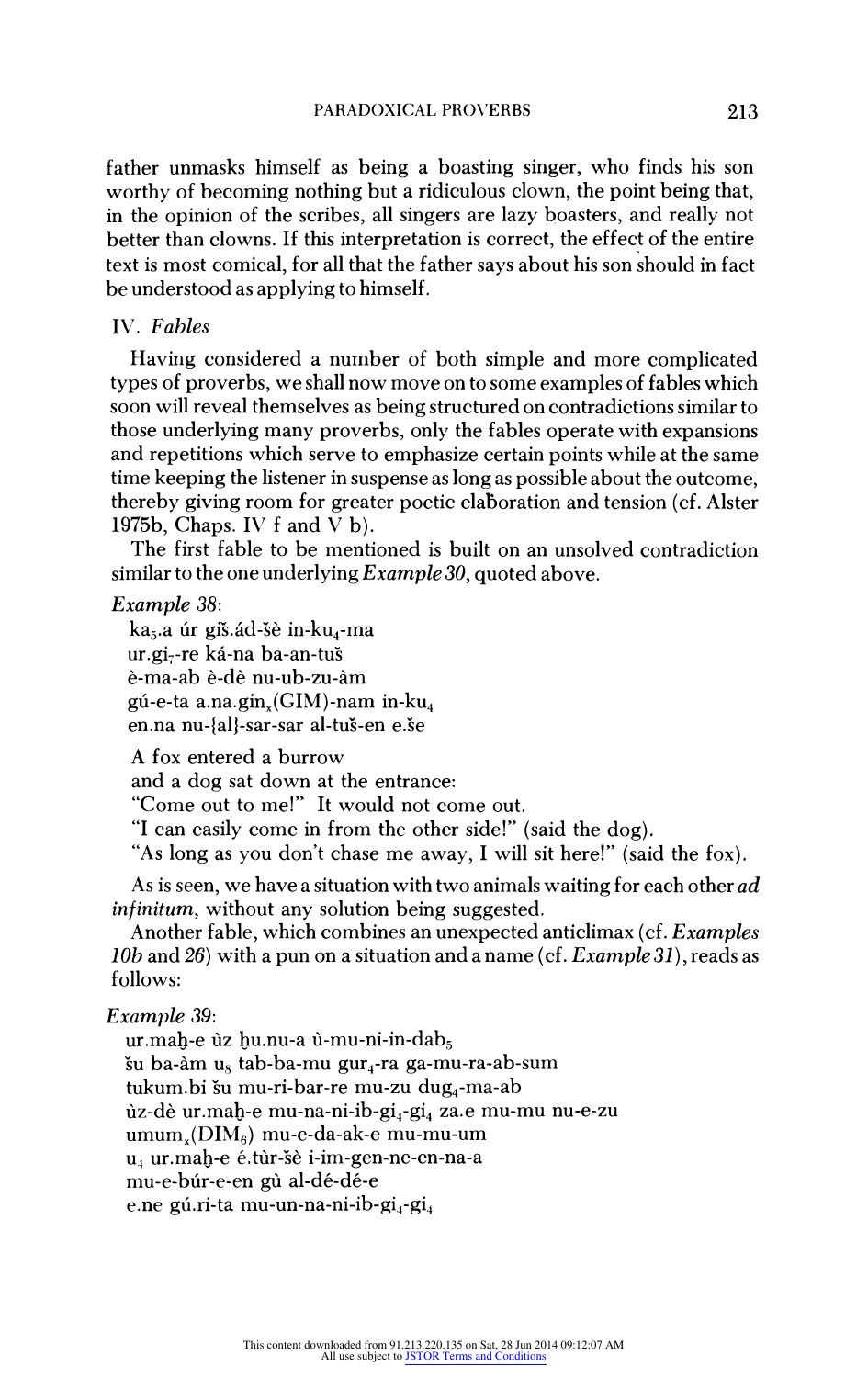**mu-e-bur-e-en umumx mu-e-ak bar udu-bi-a-ka nu-dur-ru-na e.se** 

**The lion had caught a helpless she-goat:** 

**"Let me go! I will give you an ewe, a companion of mine,** 

**in the bargain!" (said the she-goat).** 

**"If I am to let you go, tell me your name!" (said the lion).** 

**The she-goat gave the lion the following answer: "You do not know my name?** 

**'I cheated you' is my name."** 

**When the lion came to the fold,** 

**"I have released you!" he shouted.** 

**She answered from the other side:** 

**"You have released me, 'You were clever': As far as sheep are concerned, there are none of them here!"** 

**The point here rests on the sarcastic conversion of the name "I cheated you" (umum, mu-e-da-ak-e) into "you were clever" (umum, mu-e-ak), which sounds almost identical in the Sumerian.** 

**In the next text to be quoted, we have a situation where a woman accuses her husband of being lazy. The answer consists of an indirect message: The husband asserts that the slave girl will know enough to mind her own business. It is ironically implied that the wife should do the same, and also let her husband take care of his own affairs. We thus have a pattern which is turned back against the person who first applied it to somebody else (cf. the comments on Example 28). Furthermore, the wife's own speech is ridiculed, for her obviously exaggerated assertion that the fishing pond has been dried up by a hurricane during the husband's absence, is rejected by an absurd answer, that the slave girl will take care to fill it by means of a potsherd (cf. Example 29).** 

### **Example 40:**

- 1. mušen.dù kaš in-tuk-<sup>rel</sup>
- **2. ku.li-ni-ir gu de-de i-gin**
- 3. ku.li-ni-ir igi nu-mu-ni-du<sub>s</sub>-a
- **4. e.ne lu.bar-ra im-ma-da-an-ri**
- 5. dam mušen.dù-ke<sub>4</sub> dam-a-ni-ir gù mu-un-na-dé-e
- **6. e.sig.musen-e sa ul-bi-na buru5.musen-e sa u-bi-gid**
- **7. si.si.ig i-lu-lu**
- **8. ambar tur-zu a mu-da-an-per**
- 9. má-zu peš<sub>x</sub>(KI.A)-peš<sub>x</sub> ab-tag-tag-ge
- **10. musen.dui sa-zu be-gid-i musen be-zi-zi-i**
- 11. dam-a-ni mu-un-na-ni-ib-gi<sub>4</sub>-gi<sub>4</sub>
- 12. [g]eme<sub>2</sub> šika-zu ambar tur-zu a hé-en-ta-bal-e
- **13. [e]me(?)-na be-en-zu ni.te-a-ni be-en-zi-zi-i** 
	- **1. A fowler who had some beer**
	- **2. went to talk to his friend.**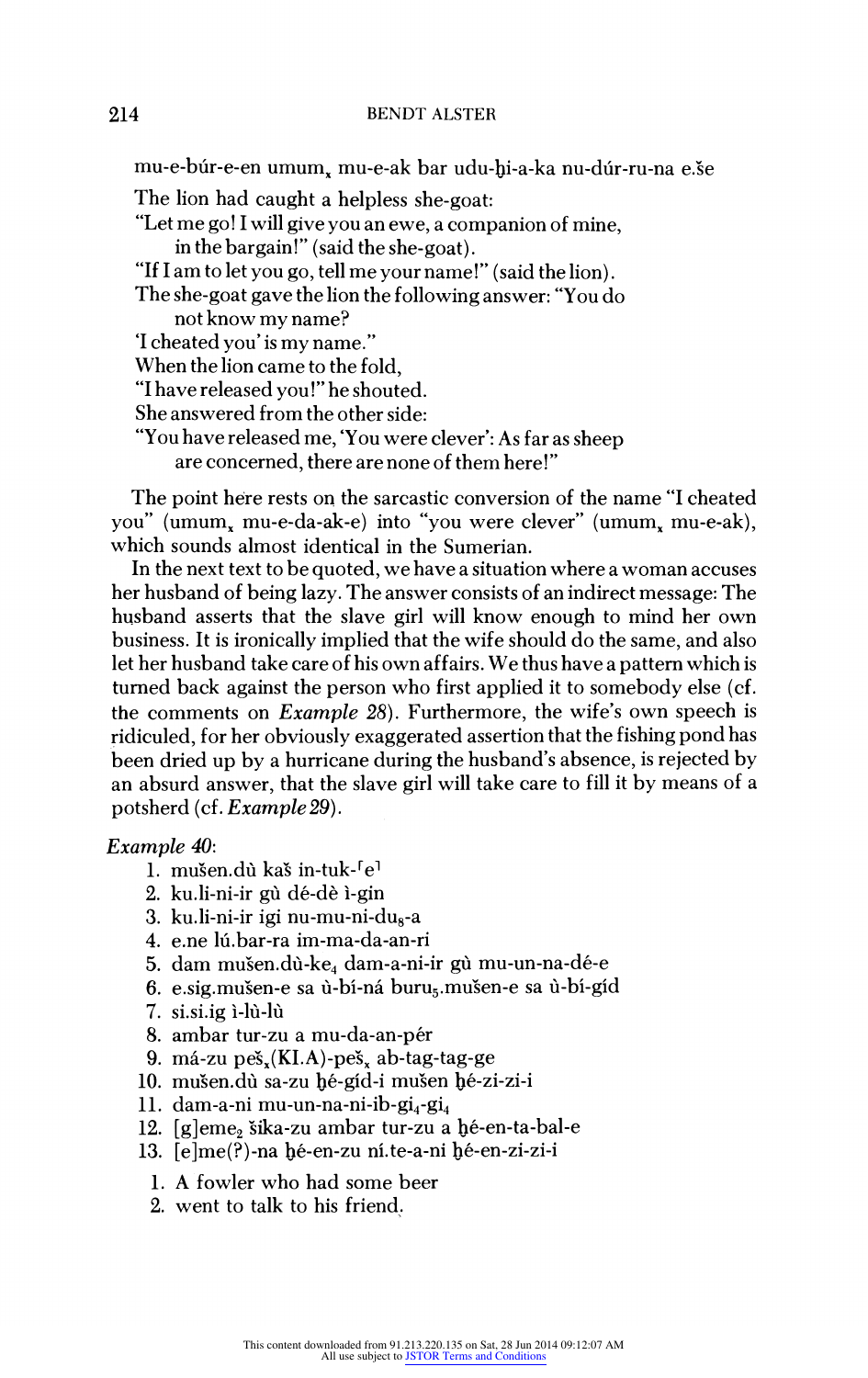- **3. As he did not find his friend,**
- **4. he addressed a foreigner.**
- **5. The wife of the fowler spoke to her husband:**
- **6. An e.sig-bird had fallen into your net, a swallow had come into your net,**
- **7. (but then) it was confused by a hurricane!**
- **8. The water has dried up from your little fishing pond,**
- **9. your boat has taken the ground!**
- **10. Fowler! You should take care to fix your net, you should let a bird arise into it!**
- **11. Her husband gave her the following answer:**
- **12. Let the slave girl draw water into your little fishing pond with your potsherd!**
- **13. Let her understand her own language(?), let her arise by herself!**

**The last text to be treated here is the fable "The Lazy Slave Girl" (Example 41), which expounds an imaginary situation, starting with an ironical invitation to the slave girl to stop working (1). There then follows a sequence of analogies (2-6) which pretend to draw the attention away from the slave girl. This section is followed by a description of the unheard-of consequences of this laziness (7-12), but this time they move sarcastically in the opposite direction by drawing the attention still closer to the slave girl, who finally is addressed directly (11-12). The text ends with a moral which expressly applies the entire story to the slave girl, warning her that these will be the consequences if she does not work (13-15).** 

#### **Example 41:**

- 1. á.še gi<sub>4</sub>.in-e kin na-an-šag<sub>5</sub>-ge
- 2. dumu gi<sub>4</sub>.in-na-ke<sub>4</sub> u na-ab-sal-e
- 3. kunga, $(AN\tilde{S}E.\tilde{S}\tilde{U}+AN)$ -da še na-an-kú-e
- **4. u.mu.un-bi JUB.DAR-se na-an-ze-e**
- **5. pu a.ze-ba na-an-de-e**
- **6. da.pu-ba u.sim na-an-mu-mui**
- **7. gud.uman-na kin ba-si-ge**
- 8. túg.níg.dara<sub>2</sub> a.zal-gim ba-ab-nag-gá
- 9. lú ma.an.zi.li kuš.subub<sub>2</sub> šu ti-a
- 10. túg.ám.dara<sub>2</sub> mu<sub>4</sub>-mu<sub>4</sub> túg ám.gibil šu ti-a
- **11. gi4.in u.mu.un gam ga.sa.an gam sila-a ur ze-ze**
- 12. e.ri na.ám ù.mu.un ir-ra gi<sub>4</sub>.in-e na.ám ga.ša.an ir-ra
- **13. am e.me-a mu-ra-ma-ma-al-la**
- **14. am u4.bi.ta nu-mu-da-ab-sa-en**
- **15. nam.tar egir-ra-ta mu-da-ab-sa-en**
- **1. Hey! Let not the slave girl take pleasure in her work!**
- **2. Let not the slave girl's children multiply(?)!**
- **3. Let not the mule eat barley!**
- **4. Let not its driver cause it to run(?)!**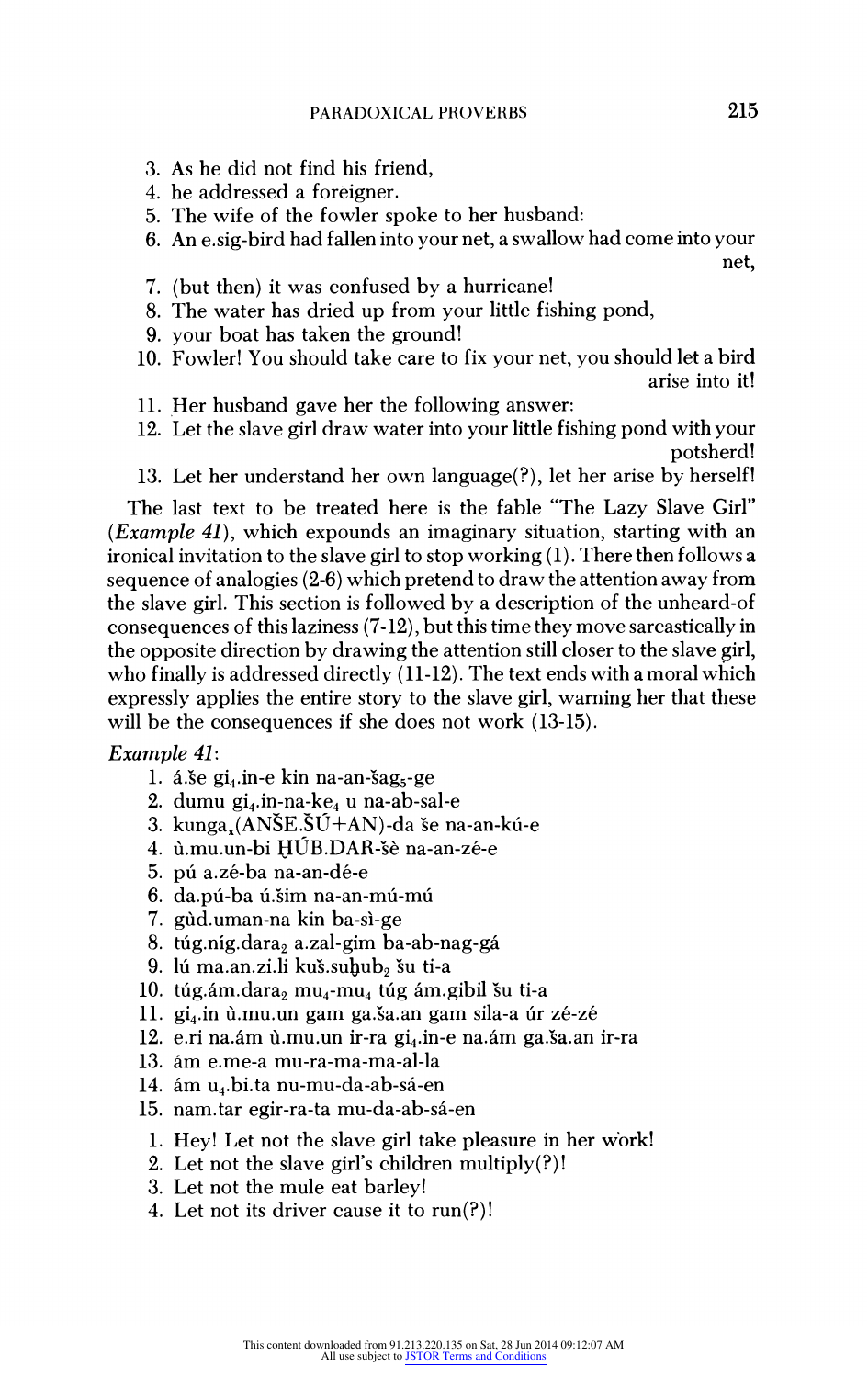- **5. Let not the well flow with sweet water!**
- **6. Let not the herbs grow at the side of the well!**
- **7. -One would have to work for a robber's den!**
- **8. Instead of flowing water one would have to drink from the loin cloth.**
- **9. The one with bare feet(?), having taken on sandals,**
- **10. the one dressed only in a loin cloth, having taken on new clothes,**
- **11. the slave girl, after the husband's death, after the mistress' death, having to roam about the streets,**
- **12. slave, because of the husband's death, slave girl, because of the mistress' death,**
- **13. the present situation, in which you find yourself,**
- **14. the former state of things has never been like this,**
- **15. but the future state of things will be equal to this one!**

#### **V Mythological Satire**

**All examples adduced so far are concerned with daily life, describing human beings or animals who act like human beings, thereby expressing human wisdom in a disguised manner. We shall now consider another most interesting phenomenon, namely the comic effect of the travesty which appears when gods who otherwise are taken seriously are described as doing things which only ridiculous people would do. This is the case with a unique Sumerian text, CT 15 28-29 (Example 42). It reads as follows:** 

- 1. u<sub>4</sub> bé.gál-la na.nam gi<sub>6</sub> nam.bé na.nam
- **2. itu giri,.zal na.nam mu asila na.nam**
- **3. u4-ba lii sipa-de sa bul-la aka-de**
- **4. rel tur-ra du-de ur5-bi zalag-ge-de**
- **5. [am]as.ku-ga u4-gim KAR-KAR-re-de**
- **6. [s]u8.ba ddumu.zi-de sa ku-ga na-an-tum4**
- **7. ga.sa.an.an.na ga.sa.an.an.ki.a-ke4**
- **8. gui mu-na-de-e malga umus-a-ke4**
- **9. dama.usumgal.an.na gu mu-un-na-ni-ib-be**
- 10. nita<sub>x</sub>.dam-\*mu (! text -a-ni) ki.a.ri.a-šè ga-gin
- **11. e.tur dagal-la-mu en-bi ga-me-si-tar**
- **12. amas.kui-ga-mu a.ra-bi ga-me-si-zu**
- 13. udu-mu ka ú.kú ga-me-ši-gar
- **14. a.nag dug-ga en-bi ga-me-si-kin**
- 15. nita<sub>v</sub>.dam umuš-bi ba-an-na-dug<sub>4</sub>
- **16. malga-a-ni e.ne-ra mu-un-na-an-sum**
- 17. nita, dam-ni KU-bi-šè im-ma-an-gi<sub>4</sub>
- 18. kù ga.ša.an.an.na-ke<sub>4</sub> é.tùr kalam-ma-ke<sub>4</sub>
- **19. um(!)-mu-ni-in-ku4 nig.me. gar1 ba-an-dab5**
- 20. mu.gi<sub>17</sub>(GIG).ib ga.ša.an.an.na <sup>r</sup>a<sup>1</sup>.gi<sub>6</sub>-gim ba-lù<br>21. ki.ru.gú diš-kam-ma
- **21. ki.ru.gui dis-kam-ma**
- **22. u4-ba lu sipa-de edin-se ba-ra-e**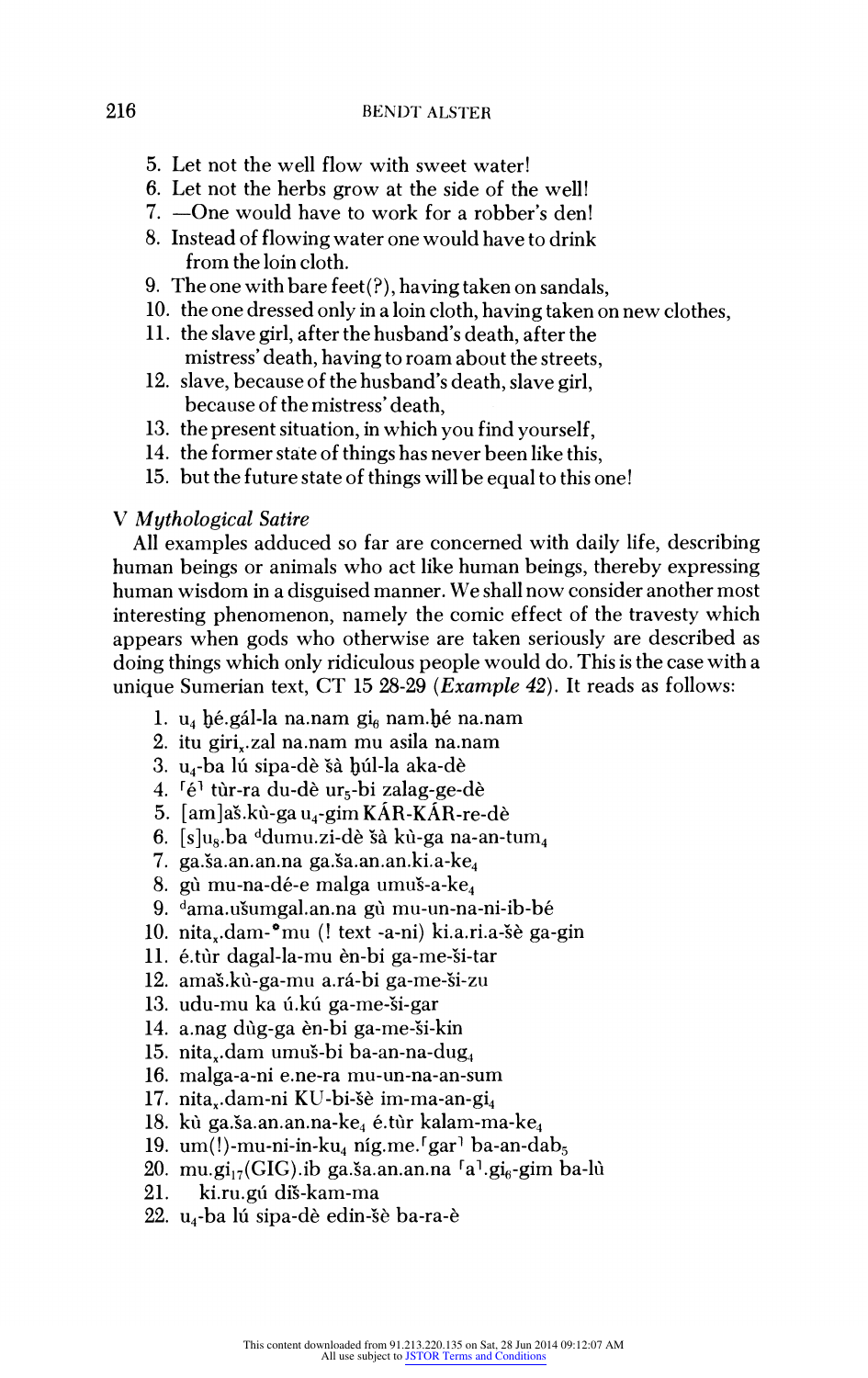- 23. me.a ddumu.zi-dè é.tùr-ra ga-gin
- 24. nin<sub>9</sub>-a-ni ga.ša.an dub.sar-ke<sub>4</sub>
- 25. an-da ki-bi-da-šè ba-ši-su<sub>s</sub>
- 26. amaš.kù-ga ki udu du.ru.šà-ba
- **27. sipa-d'e ning-a-ni ki-bi ba-an-su-ne'-e"**
- 28. ti-le-da-an-ni sipa-dè ti-le-da-an-ni
- **29. ning-a-ni nar e'n.du zu-a KU-ba ti-le-da-an-ni**
- **30. e'.tu'r-ra be'.ga'l im-mi-in-si**
- **31. ama's-e nam.1b.a zal-zal-e**
- **32. b-kt-ne ii.sikil i-ku-ne**
- **33. i-sur-sur-ra lal i.nun-na-ke4**
- 34. **i-nag-ne** šim <sup>d</sup>KAŠ.KURUN<sub>2</sub>
- 35. dumu.zi nin<sub>9</sub>-a-ni šà búl-la zal-e-dè
- 36. **su<sub>8</sub>**.<sup>*r*</sup>ba<sup>1 d</sup>dumu.zi-dè šà kù-ga na-an-tùm
- 37. u<sup>[du(?)]</sup> mu-un-ši-lá [é].tùr-ra ba-ši-in-ku<sub>4</sub>
- 38. [x] mu-un-na-<sup>[</sup>ni<sup>1</sup>-in-du u<sub>8</sub> sila<sub>4</sub>-bi-da
- **39. sila4 ama-bi-t[a(?)] u'-mu-un-na-an-kud**
- 40. ba-ši-in-u<sub>5</sub> [sila<sub>4</sub> ama]-ba(?) giš mi-ni-in-du
- **41. sipa-de ning-a-n[i-ra] gui mu-un-na-de-e**
- 42. nin<sub>9</sub>-mu igi bar-' ra<sup>1</sup> sila<sub>4</sub> ama-<sup> $\int$ ni<sup>1</sup>(?) <sup>r</sup>a<sup>1</sup>.nam mu-un-ši-u $\int$ r<sub>4</sub>(?)-ur<sub>4</sub></sup>
- $43. \text{nin}_{9}$ -a-ni mu-un-n[a-ni-i]b-<sup>[</sup>gi<sub>4</sub><sup>]</sup>-<sup>[</sup>gi<sub>4</sub><sup>]</sup>
- 44. ama-a-ni murgu-na **u**-mu-un-ši-<sup>r</sup>x<sup>1</sup> i.lu mu-un-di<sub>6</sub>-di<sub>6</sub>
- 45. tukum.bi murgu-na ù-mu-u[n-ši]-<sup>r</sup>x<sup>1</sup> i.lu mu-un-di<sub>6</sub>-di<sub>6</sub>
- **46. DU a.na.atm gi's a-ni [mu-un-zal(?)-l]e-e' a-ni mi-ni-in-si**
- 47. máš nin<sub>9</sub>-a-ni [ù-m]u-un-ši-gud
- **48. ba-'si-in-U5 [ma"s ning-ba gi]'s mi-ni-in-du**
- **49. sipa-de ning-a-ni [gi'] mu-un-na-de-e**
- 50. nin<sub>9</sub>-mu igi bar-ra máš-e nin<sub>9</sub>-[ni] a.na.àm mu-un-ši-ur<sub>4</sub>-ur<sub>4</sub>
- $51.$  nin<sub>9</sub>-a-ni šà nu-dab<sub>5</sub>-ba-na [mu]-un-na-ni-ib-gi<sub>4</sub>-<sup>[</sup>gi<sub>4</sub>]
- $52.$  nin<sub>9</sub>-a-ni murgu-na ù-m[u-un-ši-x] i.lu mu-un-di<sub>6</sub>-di<sub>6</sub>
- 53. tukum.bi murgu-na u`.mu-[ši]-<sup>r</sup>x<sup>1</sup> i.lu mu-un-di<sub>6</sub>-di<sub>6</sub>
- **54. te-am a.ri-a-ni gal4-[l]a mi-ni-in-su-su**
- **55. gar-ra kes-mu su(!) .lum.ma.ra [x x] re.].ne BAD ba-u5**
- 56. a.ba a.gi<sub>6</sub> ša am mi-ni-in-tuk-e-en-na a.ga-bi-šè<br>57. ki.ru.gú 2-kam-ma
- **57. ki.ru.gii 2-kam-ma**
- **58. sipa-de su nu-um-[z]i tes {sul la-ba-an-zu(!)**
- **59. ning-a-ni gui mu-un-na-de-e**
- **1. It was indeed a day of abundance, it was indeed a night of exuberance,**
- **2. It was indeed a month of delight, it was indeed a year of joy:**
- **3. On that day-the shepherd-man-to create happiness,**
- **4. to go to the stall, to make a joyous mood there,**
- **5. to make the holy sheepfold shine like the sun,**
- **6. this is how he, the shepherd Dumuzi, took the solemn decision to do it:**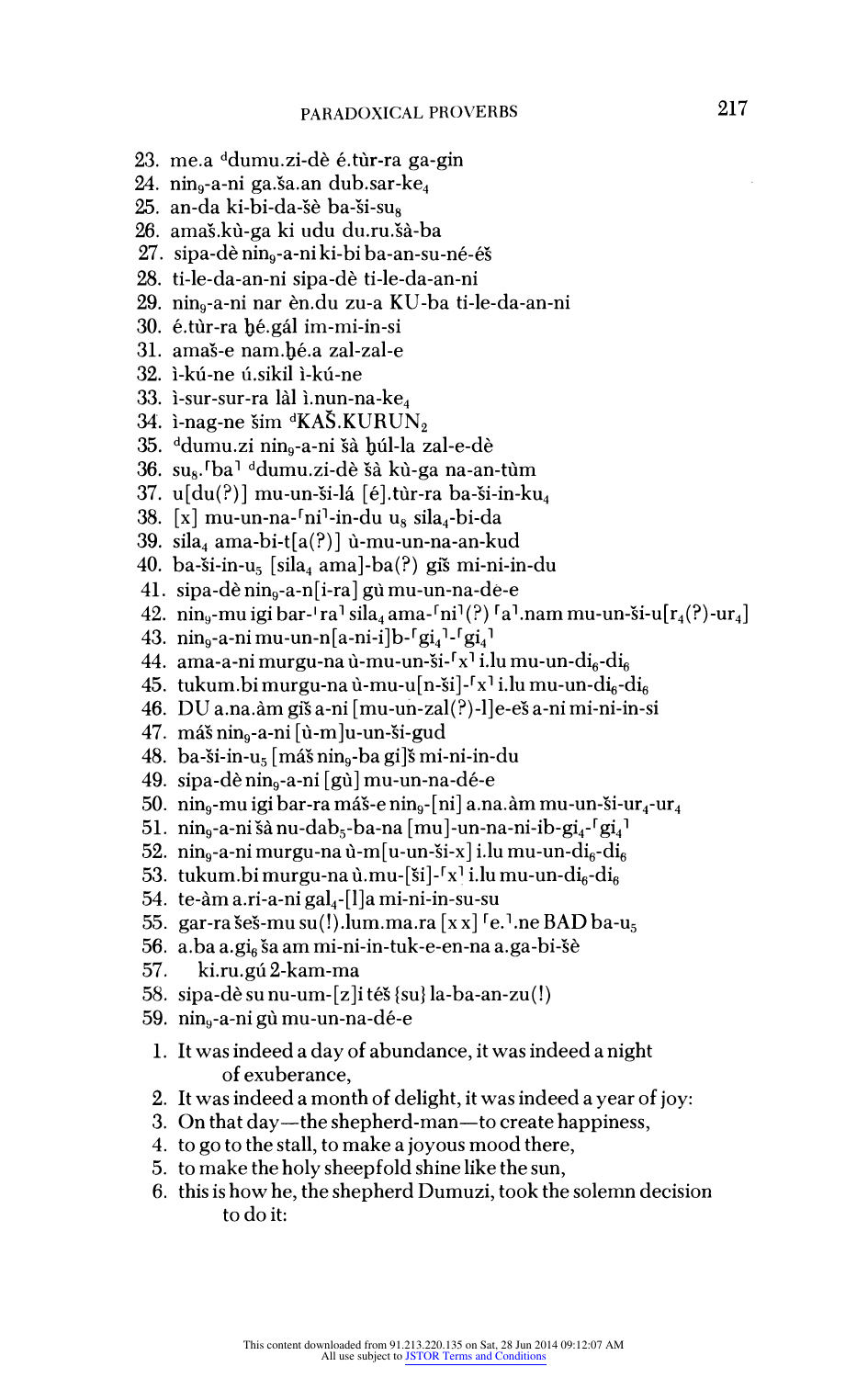#### **BENDT ALSTER**

- **7. The queen of heaven, the queen of heaven and earth,**
- **8. he spoke to her of planning and advice.**
- **9. He, Amausumgalanna, talked to her:**
- **10. My spouse, I will go to the desert,**
- **11. I will take care of my broad stall,**
- **12. I will give an account of my pure fold,**
- **13. I will give my sheep food to eat,**
- **14. I will provide sweet water to drink.**
- **15. To her spouse she spoke about that plan,**
- **16. to him she gave her advice.**
- **17. Her spouse went off to that place.**
- **18. Holy queen of Heaven,**
- **19. after she had entered e.tur.kalam.ma, it was stricken by terror.**
- **20. The sacred one, Queen of Heaven, was confused like a flood.**
- **21. It is the first kirugu.**
- **22. On that day the shepherd-man went out to the plain.**
- **23. Where, oh Dumuzi (are you going)? I will go to the stall.**
- **24. His sister, Queen of scribes,**
- **25. was standing(?) there(?) in the open air(?).**
- **26. In the holy sheepfold, where the sheep dwell,**
- **27. there the shepherd met(?) his sister.**
- **28. As he was sitting, as the shepherd was sitting,**
- **29. as his sister, the song-knowing singer, was sitting there,**
- **30. the stall filled with abundance,**
- **31. the sheepfold flowed with exuberance.**
- **32. As they were eating, as they were eating the pure food,**
- 33. as it was dripping-the honey and butter-
- 34. as they were drinking-the fragrant divine beer-
- **35. Dumuzi-to make his sister spend the time in a happy mood-**
- **36. this is how he, the shepherd Dumuzi, took the solemn decision to do it:**
- **37. He bound [four animals(?)] and brought them into the stall.**
- **38. After he had brought them, the ewe and its lamb,**
- **39. he separated the lamb from its mother.**
- **40. He mounted her, [the lamb] copulated with its [mother].**
- **41. The shepherd spoke to his sister:**
- **42. Look, my sister! How lamb plucks(?) his mother!**
- **43. His sister answered him (as follows):**
- **44. After he touched(?) his mother on her back, she screamed!**
- **45. Indeed, after he touched(?) her on her back, she screamed!**
- **46. Hey! What is this? His seed flowed(?), his seed filled her!**
- **47. After he had separated the kid from his sister,**
- **48. he mounted her, [the kid] copulated with [its sister].**
- **49. The shepherd spoke to his sister:**
- **50. Look, my sister! How kid plucks(?) [his] sister!**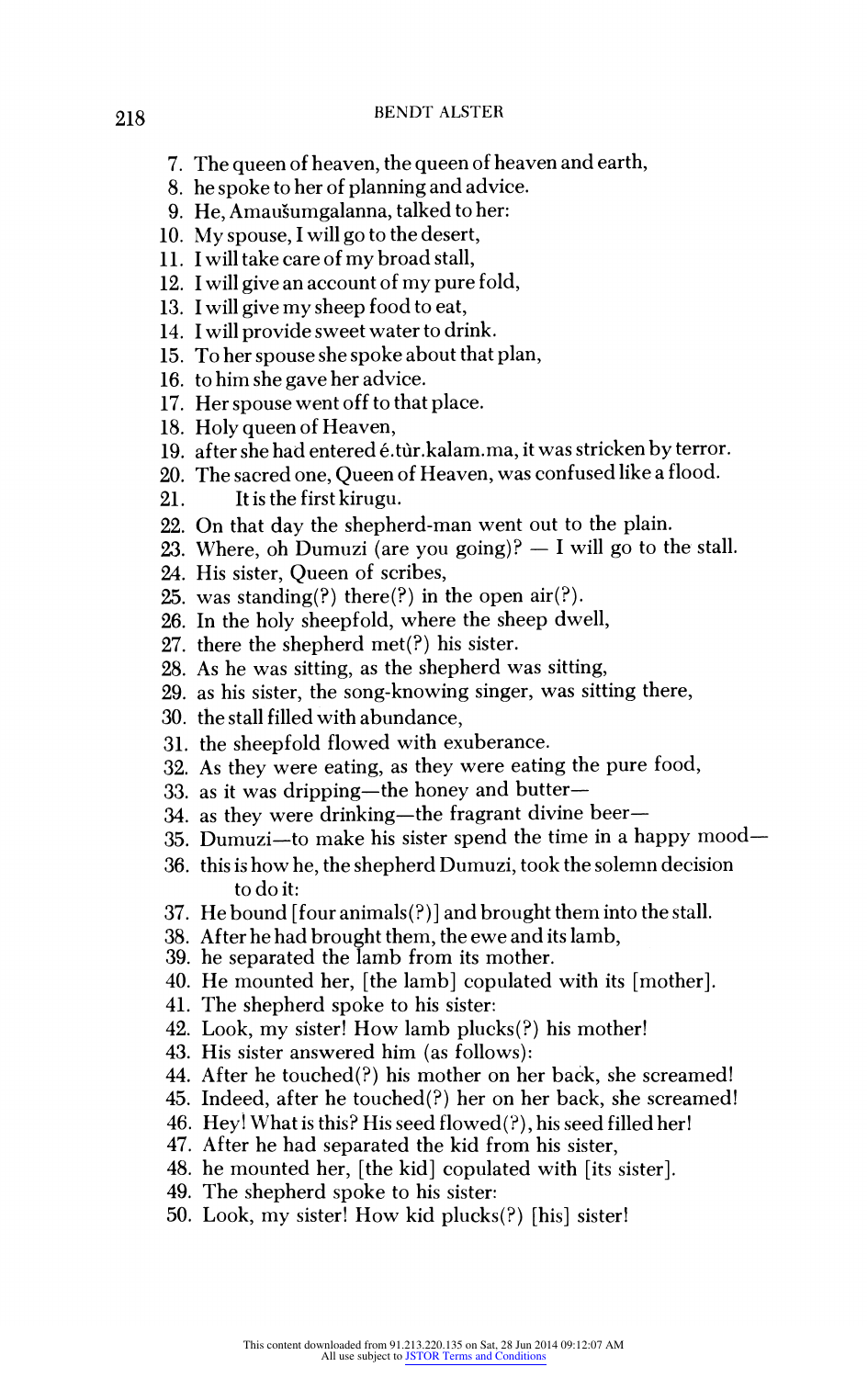- **51. His sister, who (still) did not understand, answered him (as follows):**
- **52. After he touched(?) his sister on her back, she screamed!**
- **53. Indeed, after he touched(?) her on her back, she screamed!**
- **54. What! His seed is flowing into her vulva!**
- **55. Halt! My brother, a disgrace... he mounted.**
- 56. Who (are you) since you have ..., at the end  $-$  ?<br>57. It is the second kirugu.
- **57. It is the second kirugu.**
- **58. The shepherd, being fearless, being shameless,**
- **59. spoke to his sister.**

**Making use of the terminology of VI. Propp in a slightly simplified manner, we can transcribe the composition as follows:** 

- **I. Introduction: Presentation of time and (implicitly) of place: Uruk (1-2).**
- **II. Violation of interdiction (=transgression of sexual taboo): Dumuzi decides to rape his sister Gestinanna in the sheepfold on the plain (3-6).**
- **III. "Delegation" of the "hero": Dumuzi decides to go to the plain in order to take care of the sheep (7-16). He leaves Inanna in an angry mood (=reminiscent of "mefait") (17-20).**
- **IV. Departure of the hero: Dumuzi goes to the plain (22-23).**
- **V. The hero is put to the "test": Dumuzi, having met Gestinanna in the fold, invents a plan when he gets drunk (24-36).**
- **VI. The "magical object" is placed at the disposal of the hero: Dumuzi finds some animals that can help him to pursue his goal (37).**
- **VII. "Difficult task": Dumuzi seeks to let Gestinanna understand his intentions by letting the animals commit incest (37-42), but she fails to understand it at first (=negative response, 43-46). Repetition: 47-50 and 51-56, and perhaps 58ff., the latter presumably with positive result.**

**Unfortunately the remainder of the composition is missing, but since there would be little point in telling the entire story if Dumuzi did not somehow succeed in raping Gestinanna, we almost certainly have what could be considered an extremely sarcastic use of the function "marriage." Furthermore, it is reasonable to assume that finally Inanna punished Dumuzi in some manner or other for his impudence, which would correspond to "elimination of 'mefait'."** 

**If this analysis is justified, our text can be viewed as a perverted actualization of a structural pattern which underlies numerous folktales. There is an interesting point to be made here, namely that the fact that a paradigmatic structure can be ridiculed indirectly testifies to the justification of the structural study of these texts. Even if the structure as such is only perceived unconsciously, it is certainly never unimportant, for**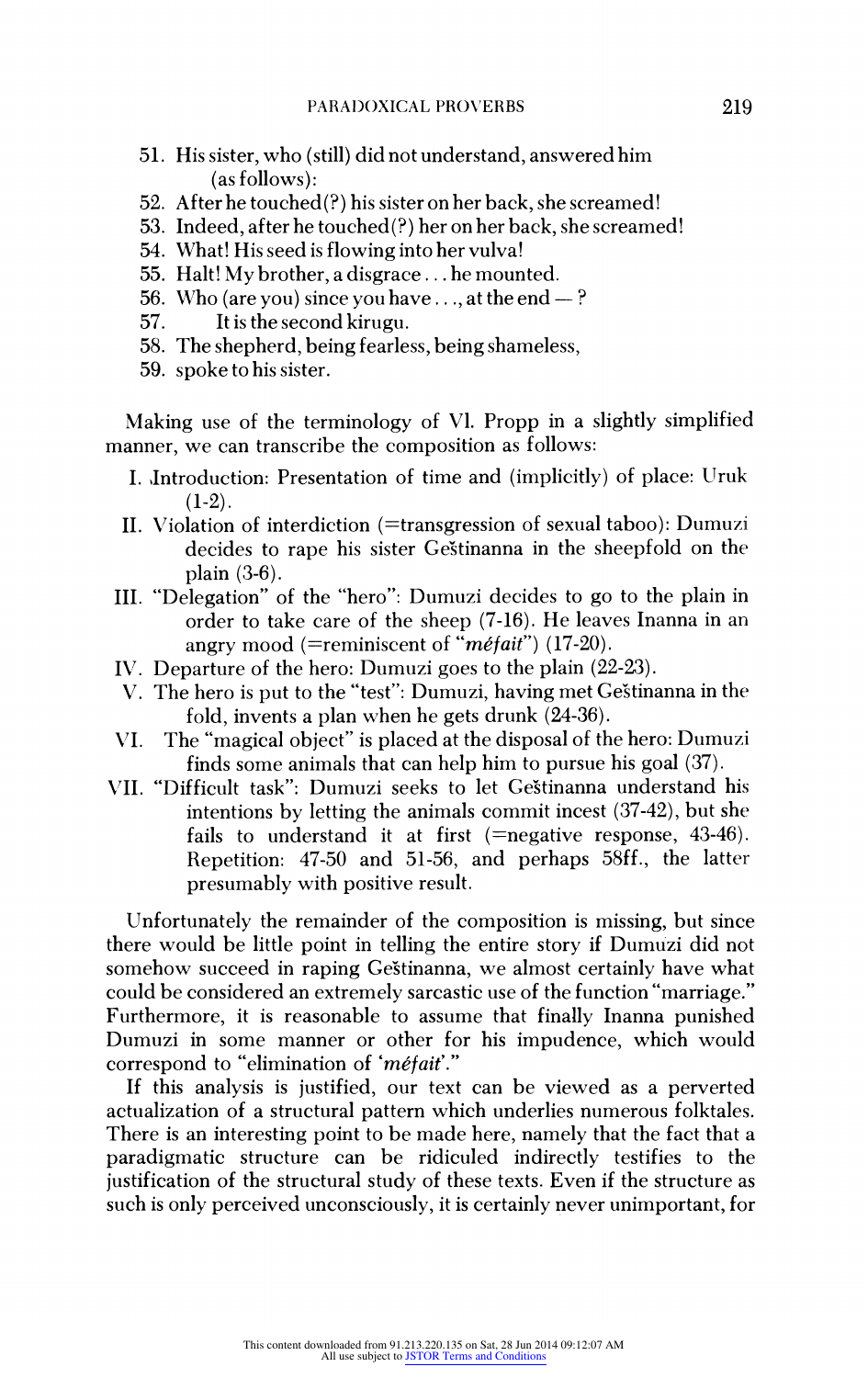**any diversion from it will be felt immediately. The well known perverted proverbs, which mock at already existing ones, are perfectly capable of illustrating this (cf. e.g. Barley 1972, 741), but it is most interesting to observe that not only is it possible to ridicule a given concrete proverb, but also the structural formula of a proverb can be ridiculed. As an example may serve the Italian gioie e dolori, donne e motori ("pleasures and sorrows, women and motors"), where "motors" replaces the expected "children."** 

**Our poem is thus structured on a well known folktale pattern, the hero who is delegated to depart in order to gain the "princess," obtains a magical instrument by means of which to accomplish a difficult task, and finally is married to the "princess," but a highly comic effect appears when we realize that the "difficult task" here consists of letting the hero's own sister understand that he wants to have sexual intercourse with her, and that the "marriage" consists of the hero committing incest with his sister.** 

**There is a strong point to be made here. Nowhere in the text is it stated expressly what Dumuzi's intention is. This, however, is a conscious result of indirect means of communication, which in fact is characteristic of Sumerian poetry as a whole (Alster 1973, Alster 1975d, Thomsen 1975). The text consciously plays on the possibility of misunderstanding, which in our case may apply to no less than three different persons: 1) The listener. 2) Dumuzi's wife Inanna. 3) Dumuzi's sister Gestinanna. Ironically enough, we are not told what kind of advice Inanna gives Dumuzi in line 16, but we may suspect that she knows more than the text says. The listener will miss the point unless he realizes that the application of the two sequences involving a ewe and its "son" and a she-goat and its "brother" committing incest, is to Dumuzi and Gestinanna, and this insight is likely to occur late, i.e., presumably not until he brings in the she-goat and its "brother" (line 47). A further comic effect appears when, exactly here where the application is evident, Gestinanna herself is expressly stated not to understand it (line 51). This effect is even emphasized by the fact that she actually is sufficiently clever to understand what the animals are doing, namely having sexual intercourse (lines 43-46, 51-56), but Dumuzi, the "hero," is too much of a coward to admit this (lines 42 and 50).** 

**An important conclusion follows: The use of a repeated pattern, here involving a ewe and its "son" and a she-goat and its 'brother" (37-46,47-56), results in a strengthening of the poetic tension. This conclusion is contrary to that held in most Sumerological publications which take it for granted that the repetition is a manifestation of a poetic poverty that diminishes the aesthetic value of the texts, an interpretation which fails to recognize the most essential characteristic of the repetition, namely that the refinement often rests on the point that the same pattern, whether repeated verbatim, or, as in our case, with different wording, is given a new implication each time it is repeated, a phenomenon which also applies to the refrain. A clear example can be found in the myth "Inanna and Enki" where the extremely**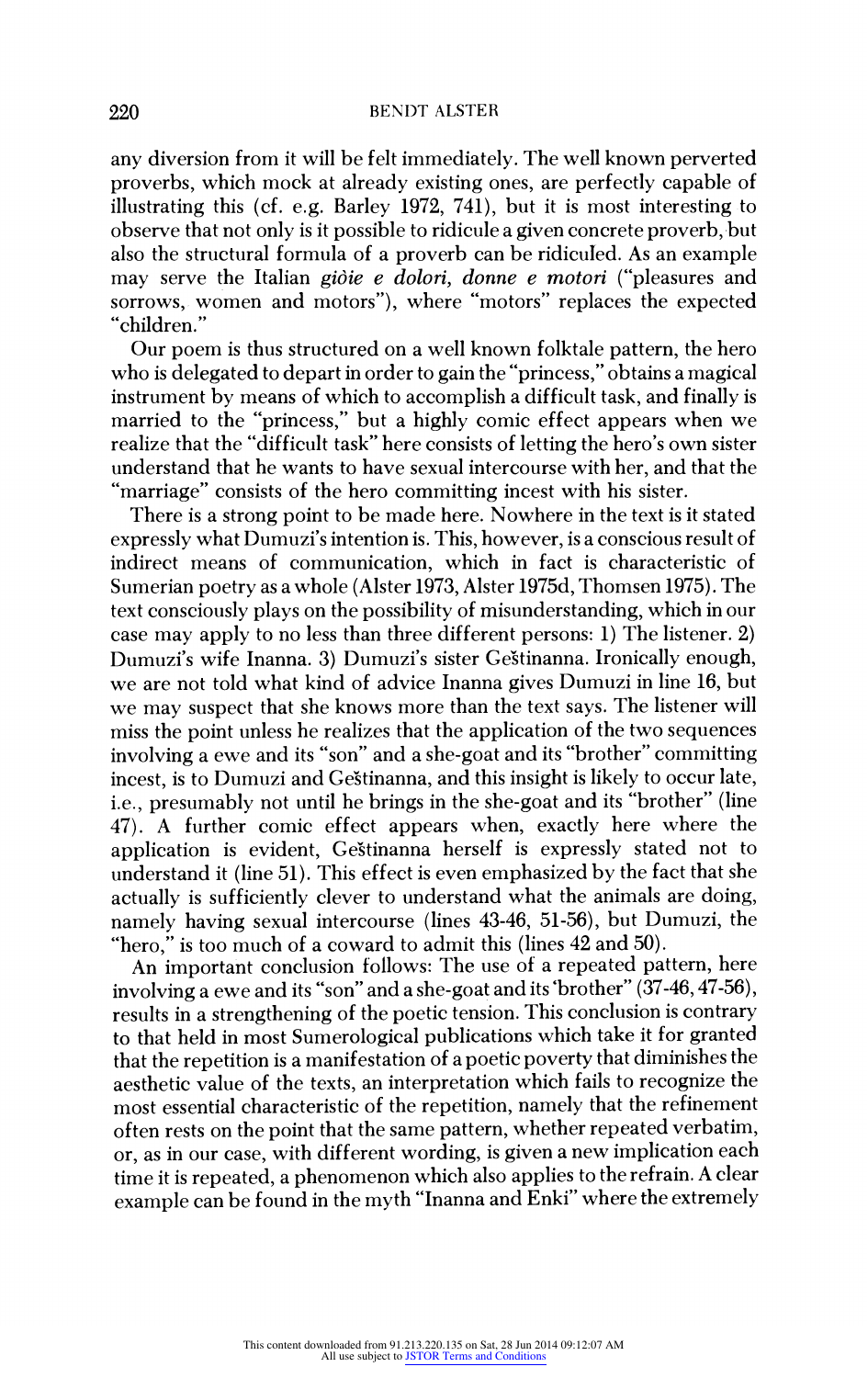**long list of cultural norms is recited thrice, but each time with completely different implications (Alster 1975c). It follows that an interpretation which is based on nothing more than the literal translation of the text is scientifically insufficient. The understanding of a text depends on the perception of the logical relations between the hidden and the expressly illustrated conditions. We see again that in a traditional poetic art the implication of a sequence is not brought to light right away by the literal understanding, but only when its logical relationship to the underlying structure has been perceived.** 

**We can make another interesting observation, namely that our text in addition plays on the comic effect of the unexpected use of traditional poetic expressions. From the very beginning there is a ridiculous contradiction between the entire situation and such bombastic expressions as "a day of abundance," "the queen of heaven, the queen of heaven and earth," "she of planning and advice," etc. The effect appears even stronger when we realize that some expressions recur in other texts, in serious context relating to the myths of Dumuzi's death. Thus, our line 22, which introduces the second portion of the story, "(he) went out to the plain" (edin-se ba-ra-e), is verbatim identical with a thrice repeated expression in the introduction to the myth "Dumuzi's Dream" (Alster 1972,52, lines 1-3), and is thus likely in advance to have been associated with the story of Dumuzi's death. Also some epithets of Ge&stinanna, "scribe" in line 24, and "song-knowing singer" in line 29, are paralleled in that myth (lines 21-22), as**  is the expression i.lu mu-un-di $_6$ -di $_6$  "she screamed," in lines  $44$ - $45$  and  $52$ - $53$ , **which recurs in "Dumuzi's Dream" line 4. We can here start to see an aspect of the oral way of composing that seems often to have been underrated. Not only is such poetry characterized by having created standardized expressions for all frequently recurring ideas, but also by its capability of playing on the unexpected use of a traditional expression. The diction of such poetry would thus tend to become proverbial (cf. Alster 1975b, Chap. I e with n. 6).** 

## **VI. Conclusion: The Existential Paradox**

**The mythological satire, a Sumerian example of which has just been treated, is not a rare phenomenon. Famous parallels could be adduced from e.g. Greek and Nordic mythology (Lokasenna). The naive assertion has often been made that such texts have been created at a time when the gods were no longer taken seriously. Our material suggests an entirely different solution. Humor, irony, and sarcasm appear to be logically motived responses to existential paradoxes with bearings on human life.** 

**In my analysis of the Sumerian myth "Inanna and Enki" (Alster 1975c), I have tried to show that according to Sumerian mythology, human life is conditioned by a logical paradox. If my reconstruction of the plot of that myth is justified, it can be seen that the cultural norms were provided to**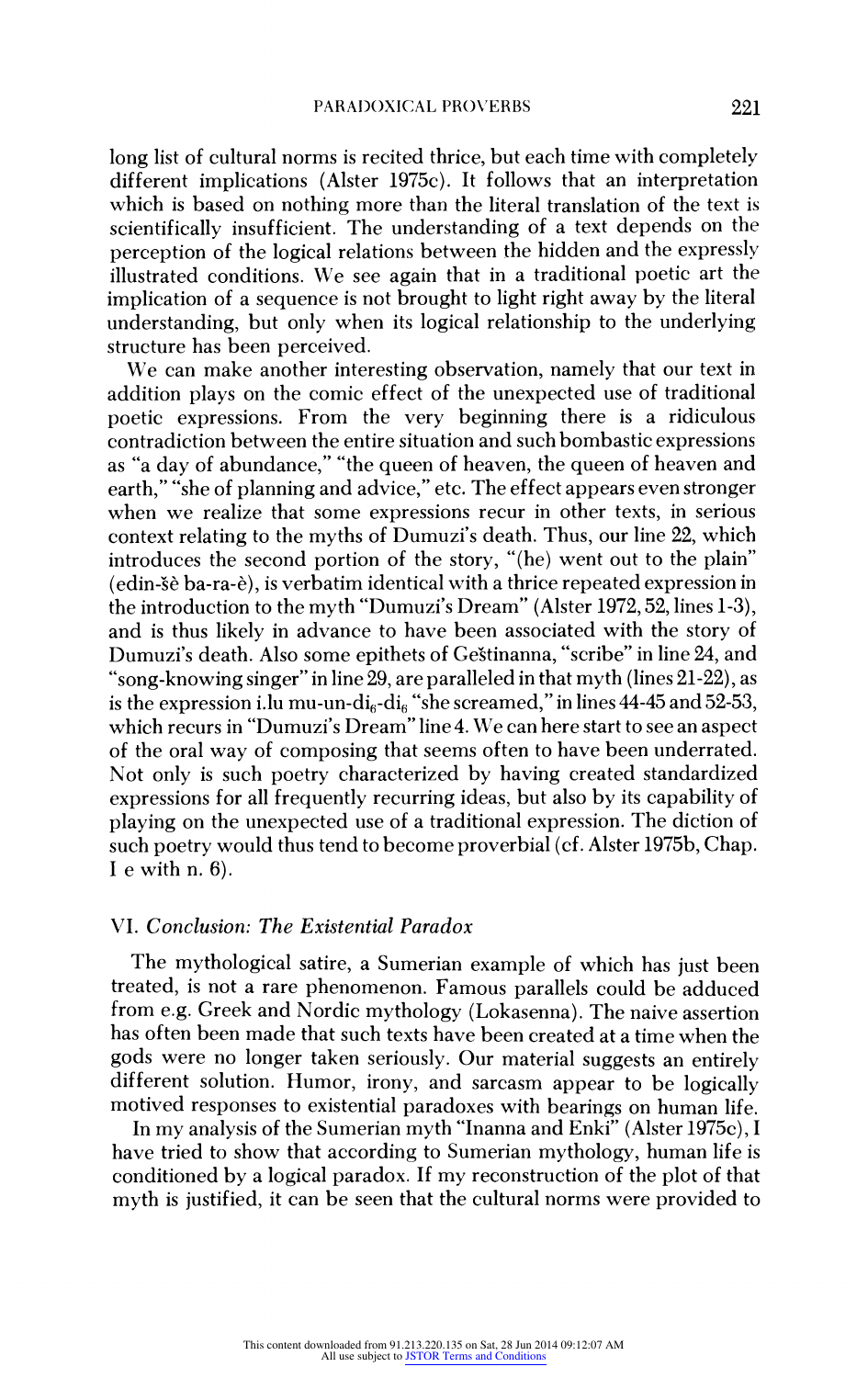**mankind when Inanna, the Venus star, descended to the underworld in order to steal them from her "father" Enki by availing herself of her own sexual attractiveness. She succeeded in doing this when Enki got drunk. We note that, in a rather sarcastic manner, Inanna has to receive "everything concerned with the preparation of beer" in addition to the cultural norms, and furthermore that she is "punished" by having to descend eternally to the underworld in order to provide the cultural norms continually to mankind, and also that mankind is "punished" for participating in the divine norms by having to propagate themselves eternally and continually to provide dead men to the underworld.** 

**This myth can be viewed as a key to the understanding of the essential patterns of Sumerian mythology. The important conclusion follows that life, in a paradoxical manner, is conditioned by death. Both gods and mankind have to die in order to create life. The most pregnant expression for this idea is found in "Enlil Hymn" 123-5:** 

#### **Example 43:**

**kur.gal den.lil-da nu-me-a**  <sup>d</sup>nin.tu nu-ug<sub>5</sub>-ge sag giš nu-ra-ra **ab-e e.tur-ra amar-bi nu-sub-be** 

**Without 'Great Underworld' Enlil('s help), Nintu (the mothergoddess) could not kill, could not murder, the cow could not have an abortion in the pen.** 

**The implication is beyond doubt when we realize that the text continues by describing the mothergoddess creating life.** 

**The ideas proposed here will account tor the ambivalent attitude towards the goddess Inanna, which finds expression in many Sumerian texts (Alster 1975d, Sec. VII-VIII). It is to be seen in the light of the fact that chaos and release from sexual taboos had to be performed every New Year's day in order to secure the ordered regeneration of time for the following year.** 

**The basis for civilized life is thus a cyclic system which was started by a violation of a sexual taboo by a goddess, which resulted in the continuous propagation of mankind, and the drunkenness of a god, which resulted in the presence of wisdom among human beings. The cycle can only go on if life continually is procured from the realm of the dead.** 

**The mythological satire treated in Sec. V may now be seen to have more serious implications than should be surmised at first glance. As is seen, it concentrates on exactly the two paradoxes which appear to play an important role in Sumerian mythology, the excessive use on the part of a god of sexual relations and beer. One could say that, rather than to indicate that the Sumerians did not take their gods seriously, it shows exactly the opposite, that matters of life and death are on display. It is precisely the possibility of ambivalent, i.e., tragic or comic but never indifferent,**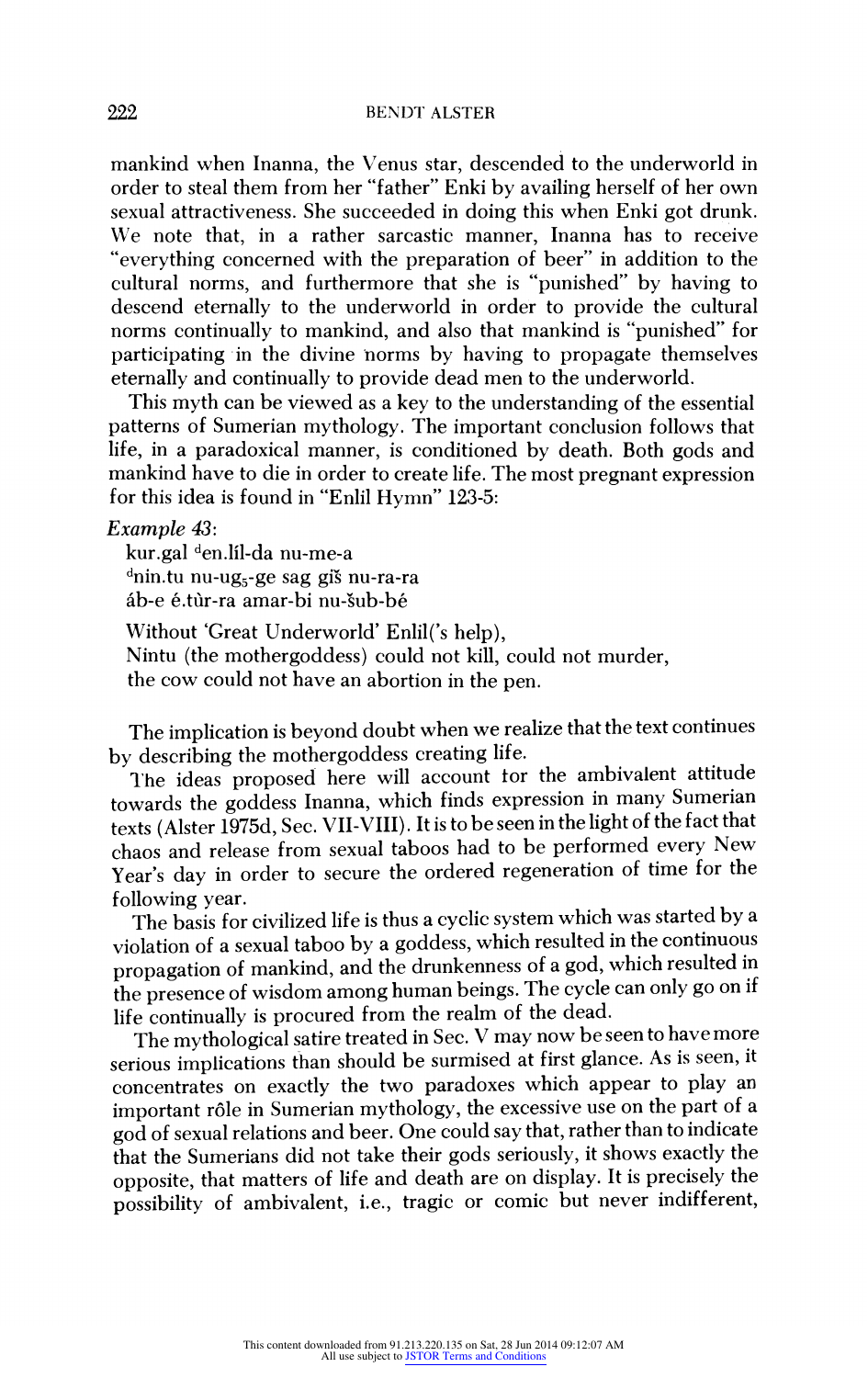**evaluation, which constitutes the most essential characteristic of the existential paradox.** 

**We now return to the starting point of this study, the dialectical nature of Sumerian poetry. In order to test the justification of the entire methodological approach, I shall quote a passage which unambiguously shows the positive evaluation of a term which according to our investigation is likely to have a paradoxical and ambivalent nature, the word "beer." We notice that this word frequently is evaluated negatively, almost becoming a symbol of foolish behavior (Alster 1975b, Chap. III q). According to the myth "Inanna and Enki" it was provided from Enki's seat, Abzu-Eridu, in the underworld as a complementary aspect of wisdom and culture. This accounts for its positive evaluation in connection with the underworld, in a lamentation for the dead Dumuzi, CT 15 19 (Example 44), in which Inanna and Gestinanna, while searching for Dumuzi, receive the following answer from the fly (19-25):** 

**num-me ku dinanna-ra gu mu-un-na-de-e num-me ki mu.lu-ni ma-ra-an-pa-de a.na mu-un-ba-e-e e.kas-a-ka e.girin-na-ka**  dumu mu.lu kù.zu-ke<sub>4</sub>-ne-ne mu-un-ti-le num-me kù <sup>d</sup>geštin.an.na-ke<sub>4</sub> gù mu-un-na-dé-[e] num-me ki šeš ma-ra-an-pà-dè a.na-àm mu-ba AL(sic!) **e.kas-a-ka e.girin-na-ka dumu lu ku.zu-ke4 AMAR sag tuku-a-na The fly spoke as follows to holy Inanna: The fly-if it shows you \*your (text: her) husband's place, what will you give it? In the "house of beer," in the "house of wine," among the sons of the wise men, he dwells!**  The fly spoke to pure Geštinanna: **The fly-if it shows you the brother's place, what will you \*give it? In the "house of beer," in the "house of wine," among the sons of the wise men ...** 

**As is seen, this text coincides with "Inanna and Enki" by indicating that beer is provided from the realm of the dead, which also is the seat of wisdom and the place from where the cultural and cosmic norms continually are provided.** 

**It can now be seen that Sumerian mythology is founded on a contradiction to which humor is a natural response. It follows that comic effects can be assigned an important function in Sumerian poetry. This study has tried to draw some of the methodological consequences for the interpretation of our sources. The further highly interesting consequences for the comparative study of mythology are outside the scope of this study.**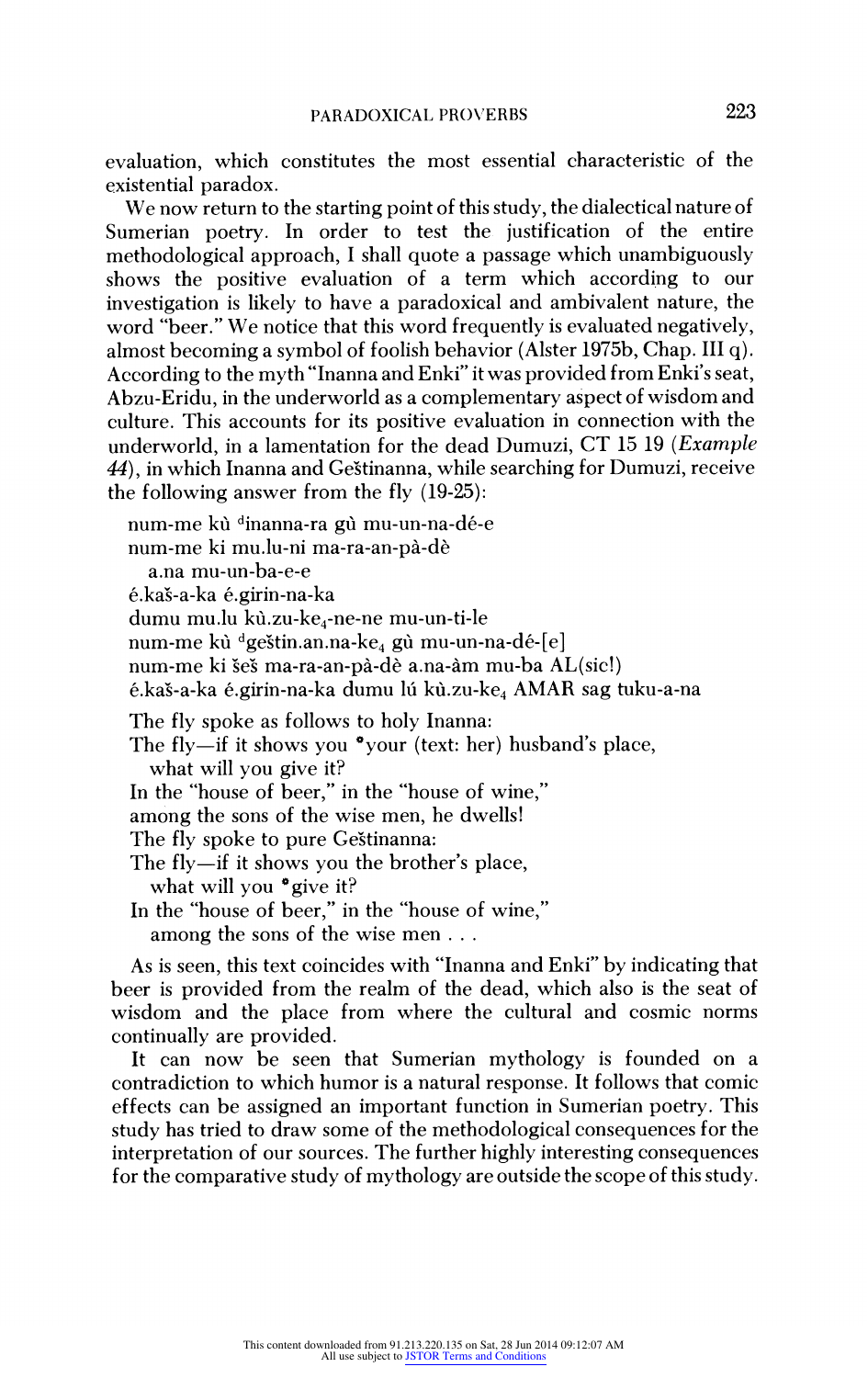#### **Examples cited:**

- **Example 1: "Disputation between Bird and Fish" 124, "Dialogue 3" 66, "Dialogue 1" 74. For precise references see Alster 1975a, Chap. VI c, ad line 255 with n. 146-48.**
- **Example 2: Introductory line to "Satire 1" (Sjoberg 1972, 107).**
- **Example 3: Introductory line to "Satire 2" (Sjoberg 1972, 107).**
- **Example 4: Introductory line to "Satire 3." Sources for this text: TuM NF 3 42 "VIII" 24-45, joins ISET 1 123 Ni 9497 "III." Dupl. STVC 96.**
- **Example 5 a-b: "Satire 1" 2 (Sjoberg 1972, 107).**
- **Example 6: Emesal disputation, NBC 7805:29f., quoted by M. Civil, JCS 29 (1967) 37.**
- **Example 7: Proverb Collection VII 14 (=STVC 4 i 8). The concrete application in the context is to a lazy person who wants to feast, but not to work.**
- **Example 8: "Dialogue 1" 131, "Satire 2" 9, cf. Sjoberg 1972, 114.**
- **Example 9: Proverb Collection III 9, quoted by A. Sj6berg, Or NS 39 (1970) 90. My translation differs slightly from that suggested for a part of the proverb by M. Civil, in Cooper 1972, 83, but Civil's translation is undoubtedly basically correct. The translation given here finds indirect support from a parallel in the fragment Ni 3122:2-5.**
- **Example 10 a-b: "Dialogue 2" 52-53 (=UET 6/2 152:2-3).**
- **Example 11: Proverb Collection VII 31 (=STVC 3 ii 18-21). The concrete application is here to the miser. Bilingual parallel: Lambert 1960 236 ii 8-13.**
- **Example 12: Proverb Collection VII 91 (=STVC 3 v 6), Proverb Collection III 181 (cf. Lambert 1960, 275). The interpretation suggested here finds indirect support from the**  text treated by M. Civil and R. D. Biggs, RA 60 (1966) 5-7. Cf. also Gordon 1960, 136 n. 93.
- **Example 13: Proverb Collection VII 99 (=STVC 3 v 25-26), Proverb Collection III 188 (cf. Gordon 1959, 540).**
- **Example 14: Proverb Collection III 16 (=3N-T 335 ii 9-10 and dupls.), cf. Cl. Wilcke, ZA 25 (1969) 71 n. 24.**
- **Example 15: PBS 5 76. For an entirely different interpretation of the relevant passage see J. van Dijk, Heidelberger Studien zum alten Orient 237 n. 18.**
- **Example 16: Proverb Collection II 71 (Gordon 1959, 229). Cf. Alster 1975b, Chap. V an. 6, on the abbreviated proverb in Collection VII 89 (=STVC 3 v 3).**
- **Example 17: Proverb Collection VII 50 (=STVC 3 iii 15-17), Proverb Collection XI (PBS 13 50 i 2-3: ti-la lul-la bul na-an-gu-la ga.am ba.la-zu(!) mu-un-gal), Proverb Collection III 54. Bilingual parallel: Lambert 1960, 237 iv 15. - Note that our proverb is always found in sequences which actualize the pattern: boaster, hubris, memento mori, beggar, etc. It is the recognition of such underlying patterns of contrasting oppositions which may provide a clue to the interpretation of the Sumerian proverb collections, as I have tried to show elsewhere (Alster 1975b, Chaps. V-VIII).**
- **Example 18: Proverb Collection XI (=PBS 12 29:3). Our proverb is followed by one dealing with Agade which illustrates the matter. Note that, in contrast to what is sometimes assumed, the proverbs should never be interpreted as allusions to concrete historical events. When the Sumerian proverbs contain historical names these are those which have become symbols for always valid abstract notions, completely deprived of concrete information. The same is probably true of the so-called historical omens.**
- **Example 19: Proverb Collection II 158 (Gordon 1959, 280).**
- **Example 20: Proverb Collection XII (=Arkeologya Dergisi 8/2 Lev. XXV [Or NS 22 pi. XXXV] Ni 9530+9791 ii 2-3).**
- **Example 21: "The Instructions of Suruppak" 174 (Alster 1975a).**
- **Example 22: Proverb Collection I 3 (Gordon 1959, 42). Bilingual parallel: Lambert 1960, 262, obv. 6-7.**
- **Example 23: Proverb Collection V 26 (Gordon 1958, 15).**
- **Example 24: Proverb Collection V 109 (Gordon 1958, 68).**
- **Example 25: Proverb Collection II 43 (Gordon 1959, 204).**
- **Example 26: Proverb Collection V 34 (Gordon 1959, 17).**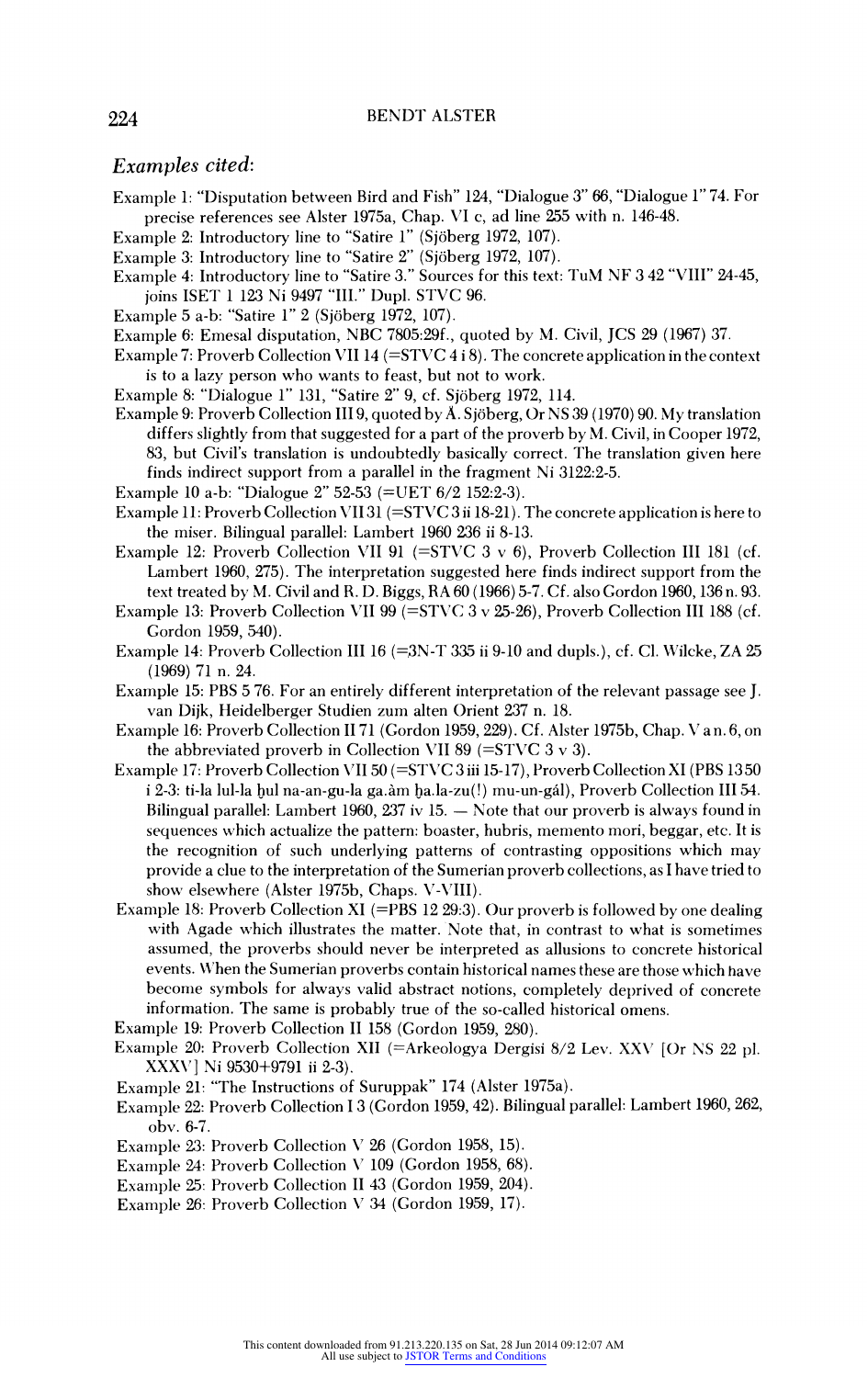- **Example 27: Proverb Collection V 56 (Gordon 1959, 48).**
- **Example 28: Proverb Collection V 70 (Gordon 1959, 51).**
- **Example 29: UET 6/2 382, Proverb Collection III 76.**
- **Example 30: UET 6/2 215. The verb tur here has the connotation "to be in lack of time" (lit. "to be little"). For a similar use see "Dialogue 1" 137: dub ba-ma-tur u14-la-bi ga-ab-til "I am in a hurry with my tablet, let me finish it quickly" (=UET 6/2 156 r. 7 and dupls.).**
- **Example 31: UET 6/2 278. Play on words is frequent both in Sumerian and in other ancient literatures (such as the Old Testament). The consequences of the failure to recognize such a pun may be illustrated by Th. Jacobsen's note on the name of the god Dumuzi (Towards the Image of Tammuz, pp. 322-23 n. 6). The term ki nam.dumu.zi-ka, in "Nungal Hymn" 71, now published by A Sj6berg, AfO 24 (1973) 19-46, correctly means "place of childquickening." It contains a conscious pun on the name of Dumuzi, as does the term e nam.dumu.zi-da "the house where the child is called to life," in "Ekur Hymn" 56-67 (RSO 32 95-102), both of them being designations of the underworld, a crucial point which is to be viewed in the light of the ideas proposed in Sec. VI of the present study. However, these terms have nothing to do etymologically with the name of Dumuzi, which simply means "The good Child," so they cannot be adduced in favor of Th. Jacobsen's translation of that name (cf. Alster 1972, 12).**

**Example 32: Proverb Collection II 67 (Gordon 1959, 222-23).** 

- **Example 33: Proverb Collection II 67 a (Gordon 1959, 531).**
- **Example 34: Proverb Collection V 38 (Gordon 1958, 19).**
- **Example 35: Proverb Collection V 39 (Gordon 1958, 19, restored from UET 6/2 283).**
- **Example 36: Proverb Collection V 42 (Gordon 1958, 20).**
- **Example 37: Proverb Collection II 99 (Gordon 1959, 247).**
- **Example 38: UET 6/2 220.**
- **Example 39: Proverb Collection V 55 (Gordon 1959, 46) variants not quoted.**
- **Example 40: "The Fowler and his wife." Sources:** 
	- $A = N$  1237, fig. 1 (published with the kind permission of Prof.  $\AA$ . Sjöberg), obv. 1-13 = **lines 1-13.**
	- $B = UM$  29-15-667, fig. 2 (published with the kind permission of Prof.  $\hat{A}$ . Sjöberg), i 7-13 = **lines 1-5.**
	- **C = Ni 3206 ii 3-15 = lines 1-9.**

**A, B, and C all belong to Proverb Collection XXI. A variant text of lines 1-10 is found in the Copenhagen National Museum A 10068 r. 7-13 (Proverb Collection XXIV), which I hope to treat elsewhere. The printed text is basically that of A. Variants:** 

- **Line 3. B: ku.li e.ne igi nu-mu-ni-dus-a.**
- **Line 4. C: e.ne 16.kur-ra im-ma-da-ri.**
- Line 6. C: e.sig-e sa u<sub>5</sub>-bi-in-n[á] buru<sub>5</sub>.mušen-e sa u<sub>5</sub>-bi-in-<sup>r</sup>gid<sup>1</sup>.
- **Example 41: "The Lazy Slave Girl." Sources:** 
	- **A = SLTNi 131 ii 3-16 = lines 1-15.** 
		- $B = T u$ M NF 3 49:7-18 (Proverb Collection XXI) = lines 1-11.
		- **C = Ni 4360 ii 3-8 (Proverb Collection XXI) = lines 1-16.**
		- $D = Ni 4444$  frag. b, obv.  $i = lines 2-6$ , frag. d, obv.  $ii = lines 7a-10$ .
		- **The printed text is basically that of A. Variants:**
		- Line 2: B needs collation. D: n]a-ab-dù-e.<br>Line 3: B: dusu<sub>2</sub>(ANŠE+Ù)-da še na-an-k
		- Line 3: B:  $dusu_2(AN\breve{\mathbf{S}}E+\breve{\mathbf{U}})$ -da še na-an-kú-e. C:  $dusu_2$ -da š]e. <br>
		Line 4: B needs collation.
		- **Line 4: B needs collation.**
		- Line 6: B: da.pú(!)-bi ú.šim na-an-mú-mú.
		- Line 7: B: gud.uman-na kin(!) ba-e-si(!)-ge.
		- **Line 7a: B inserts: am(!) sag.dili a.ba-a um-ma-x-x-x. D inserts: am x[ . ..**
		- Line 8: B needs collation. D: túg.ám.dara<sub>2</sub> <sup>[a]</sup> [.
		- **Line 9: B needs collation.**
		- Line 10: B: túg.ám.dara<sub>2</sub> mu<sub>4</sub> túg ám(!).gibil šu ti-a.
		- Line 11: B: ù.mu-un [gam] ga.ša.an gam sila-a úr zé(!)-zé(!).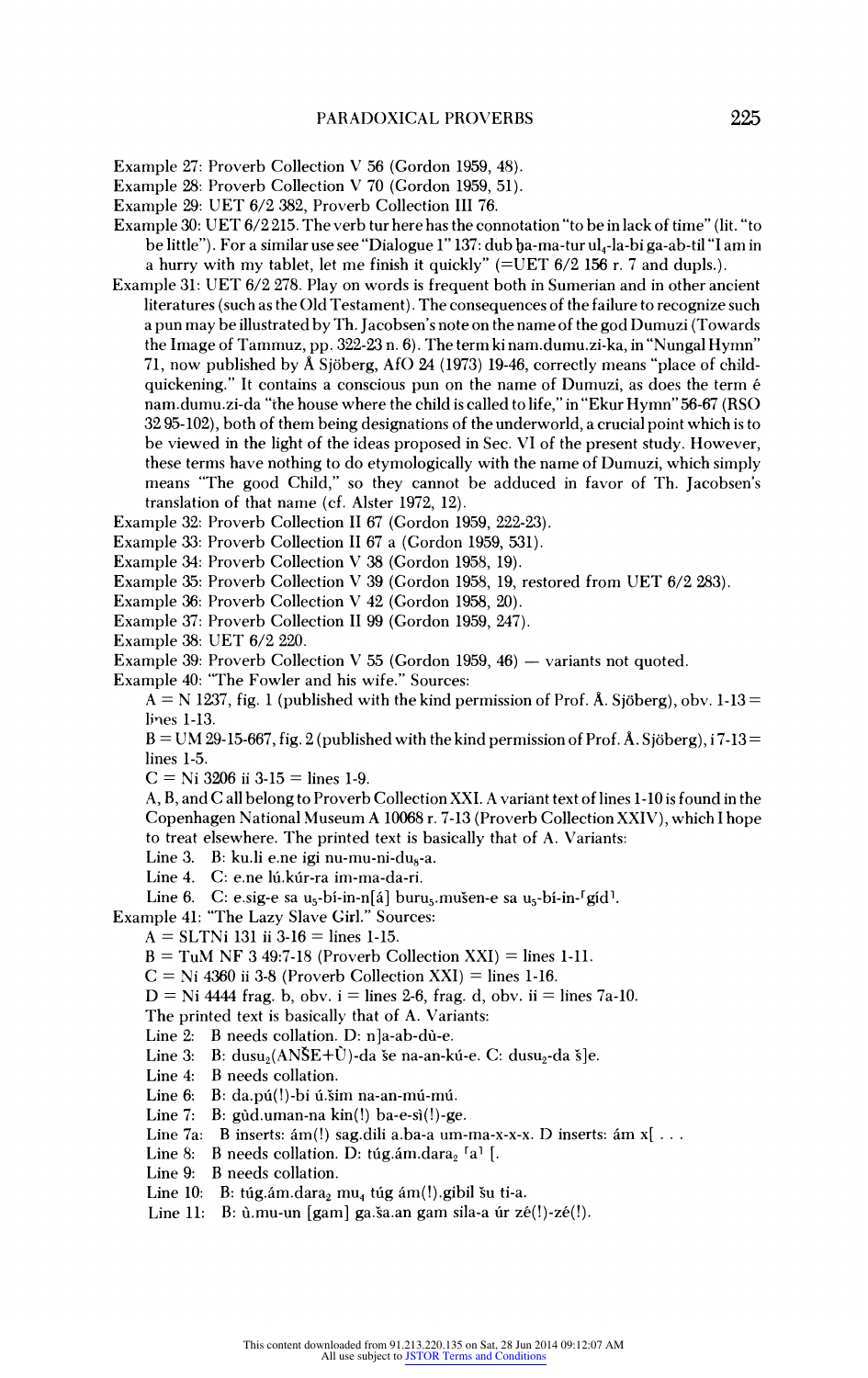## **226 BENDT ALSTER**

**The expression da.p6, in line 6, occurs in "Inanna and Sukalletuda" 92 = 138, and MSL 10 123, C 11.** 

**gud.uman-na, in line 7, seems literally to mean "cobweb" or something similar.** 

**For lu ma.an.zi.li, in line 9, the context strongly suggests the translation "the one with bare feet." CAD s.v. larsinnati suggests "club-footed." My translation also suits the two passages referred to by M. Civil, MSL 12 188: "Dialogue 6" 90 (=Ni 9688 ii 12): e.sir gir si.ga ma.an.zil.la-a "when he walks on the road he is barefooted," and "Emes and Enten"**  (Winter-Summer Debate) 281: gi.sumun il gi il du<sub>10</sub>.sa dar-a lú ma.an.zi.lá "when you **carry old reeds, when you carry reeds, the balls of your feet are split (because you are) barefooted."** 

For a previous treatment of "The Lazy Slave Girl" see J. van Dijk, La sagesse suméro**accadienne (Leiden 1953) 98.** 

- **Example 42: CT 15 28-29. Previous treatment: S. N. Kramer, The Sacred Marriage Rite (Bloomington 1969) 102-103, who, most appropriately, states that its "contents have been repeatedly misunderstood and misinterpreted." Cf. also Alster 1972, 89 n. 10. Notes on the translation:** 
	- Line 5: u<sub>4</sub>-gim KAR-KAR-re-dè, lit. "to shine like the day (-light)." kár-kár is equated with nabāțu ša ūmi, cf. AHw s.v. This example may illustrate a methodological error that **is frequently made in Assyriological publications. Since the literal translation of kar**  most probably is "to extend, stretch out," the equation does not imply that kár means **"to shine," but only that the Sumerians utilized this verb idiomatically in contexts where the Akkadian language utilized the verb nabatu. The methodology underlying the use of Akkadian translations as the basis for the investigation of Sumerian lexicography is in urgent need of reconsideration. - Note that the reading gur,-gur,-re-de for our verb might also be considered, cf. e.g. zi.pa.ag.ga-na u4-gim KÁR-KÁR-KA** (or  $\text{gur}_6\text{-}\text{gur}_6\text{-}\text{gù}$ ) "shining upon her throat like the sun," in UET 1137 **v 4-5 (dedication to Enanedu, cf. C. J. Gadd, Iraq 13 29).**
	- **Line 6: Lit. "brought it into his pure heart" (ibid. line 36).**
	- **Line 13: Lit. "My sheep-it will let you put food in the mouth."**
	- For the translation of KU-bi-šè see Alster 1975a, Chap. VI c, commentary on **line 162.**
	- **Line 25. A contamination of two different expressions seems to be involved: an-da kibi-se "in the open air, at that place," and an.ki-bi-da "heaven and earth." The translation of an-da as "in the open air" is based on "The Instructions of Suruppak" 124: an-da nig im-da-lu-lu-un (cf. Alster 1975a, Chap. VI c on this line; Alster 1975b, Chaps. III n, II i).**
	- **Line 26. du.ru.sa is emesal for durun-na. The sporadic and inconsistent use of emesal in our text is in fact most characteristic of emesal as a phenomenon which actually has nothing to do with a "dialect" in our sense of the word. The so-called emesal dialect is simply a "sweet" pronunciation of the ordinary language.**
	- **Line 40. gis mi-ni-in-du, phonetically for gil mi-ni-in-dug4.**
	- Line 42. Reconstruction a.nam . . . ur<sub>4</sub>-ur<sub>4</sub> based on line 50.<br>Line 44. The verb in ù-mu-un-ši-<sup>r</sup>x<sup>1</sup> is certainly not u<sub>s</sub> (agains
	- Line 44. The verb in  $\hat{u}$ -mu-un-ši-<sup>r</sup>x<sup>1</sup> is certainly not  $u_5$  (against Alster 1972, 84 and 119). Line 47. gud is written phonetically for kud. cf. line 39.

**Line 47. gud is written phonetically for kud, cf. line 39.** 

- **Line 55. su(!).lum.ma.ra seems to render the well known su.lum.mar for which see Cl. Wilcke, Das Lugalbandaepos (Wiesbaden 1969) 81 n. 338. I am unable to restore the second portion of the line. The context suggests "it was a disgrace that the kid mounted its sister" or something similar.**
- Line 56. I am unable to make sense out of a.gi<sub>6</sub> ša am. Note, however, that ša am might be taken as the verbal prefix ša-àm-, and that a.gi<sub>6</sub> "flood" might hint in an **ambiguous manner, both at the same word in line 20, where "flood" metaphorically denotes Inanna's wrath, and at the sexual activities described in the preceding passage. Our line seems to end with an elliptical exclamation, like "how far (will you proceed)?," or something similar.**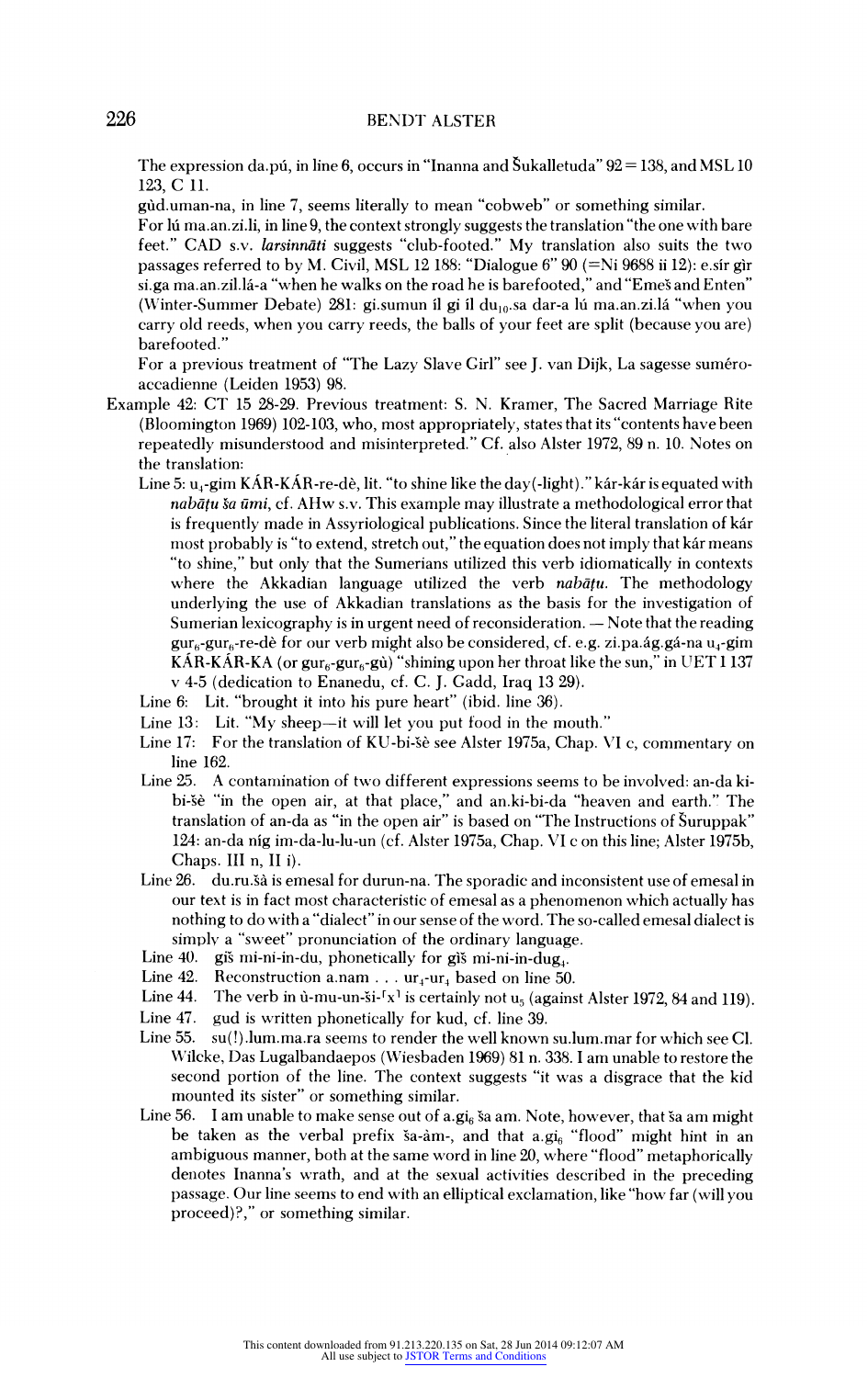**Example 43: "Enlil Hymn" 123-25 (A. Falkenstein, Sumerische Gotterlieder, I. Teil [Heidelberg 1959] 17).** 

**Example 44: CT 15 19: 19-25.** 

**[The treatment by S. N. Kramer, in Journal of the Ancient Near East Society, 5, of CT 15 28-29, treated above as example 42, was not available to me when this study was written.]** 

#### **Literature:**

- **Alster, B. 1972, Dumuzi's Dream. Aspects of Oral Poetry in a Sumerian Myth. Mesopotamia 1 (Copenhagen).**
- **Alster, B., 1973, An Aspect of "Enmerkar and the Lord of Aratta." RA 67 101-109.**
- **Alster, B., 1975a, The Instructions of Suruppak. A Sumerian Proverb Collection. Mesopotamia 2 (Copenhagen).**
- **Alster, B., 1975b, Studies in Sumerian Proverbs. Mesopotamia 3 (Copenhagen).**
- **Alster, B., 1975c, On the Interpretation of the Sumerian Myth "Inanna and Enki," ZA 64 20-34.**
- **Alster, B., 1975d, The Eternal Cycle. An Essay on Sumerian Mythology. Det kgl. danske Videnskabernes Selskab, in press.**
- **Barley, Nigel, 1972, A Structural Approach to the Proverb and Maxim with Special Reference to the Anglo-Saxon Corpus. Proverbium 20 737-750.**

**Biggs, Robert D., 1966, The Abu Salabikh Tablets. A Preliminary Survey. JCS 20 73-88.** 

**Cooper, Jerrold S., 1972, gir-KIN "to stamp out, trample." RA 66 81-83.** 

**Falkenstein, Adam, 1952, Das potentialis- und irrealissuffix -e-se des Sumerischen. Indogermanische Forschungen 60 113-30.** 

**Farber-Fliigge, Gertrud, 1973, Der Mythos "Inanna und Enki" unter besonderer Beriicksichtigung der Liste der me. Studia Pohl 10 (Rome).** 

- **Golopentia-Eretescu, Sanda, 1971, Paradoxical Proverbs, Paradoxical Words. Proverbium 17 (1971) 626-29.**
- **Gordon, E. I., 1958, Sumerian Animal Proverbs and Fables: "Collection Five." JCS 121-21 and 43-75.**
- **Gordon, E. I., 1959, Sumerian Proverbs. Glimpses of Everyday Life in Ancient Mesopotamia (Philadelphia; reprint New York 1968).**
- **Gordon, E. I., 1960, A New Look at the Wisdom of Sumer and Akkad. BiOr 17 122-52.**
- Greimas, A. J. 1966, Sémantique structurale. Librairie Larousse (Paris).

**Lambert, W. G., 1960, Babylonian Wisdom Literature (Oxford).** 

**Propp, VI., 1965, Morphologie du conte. Points, Po6tique/Seuil (Paris 1965 et 1970).** 

**Sjoberg, A., 1972, "He is a Good Seed of a Dog" and "Engardu, the Fool." JCS 24 107-119.** 

**Taylor, Archer, 1962, The Proverb and an Index to the Proverb (2nd ed., Hatboro, Penn. and Copenhagen).** 

**Thomsen, Marie-Louise, 1975, "The Home of the Fish": A New Interpretation, JCS 27 (1975).**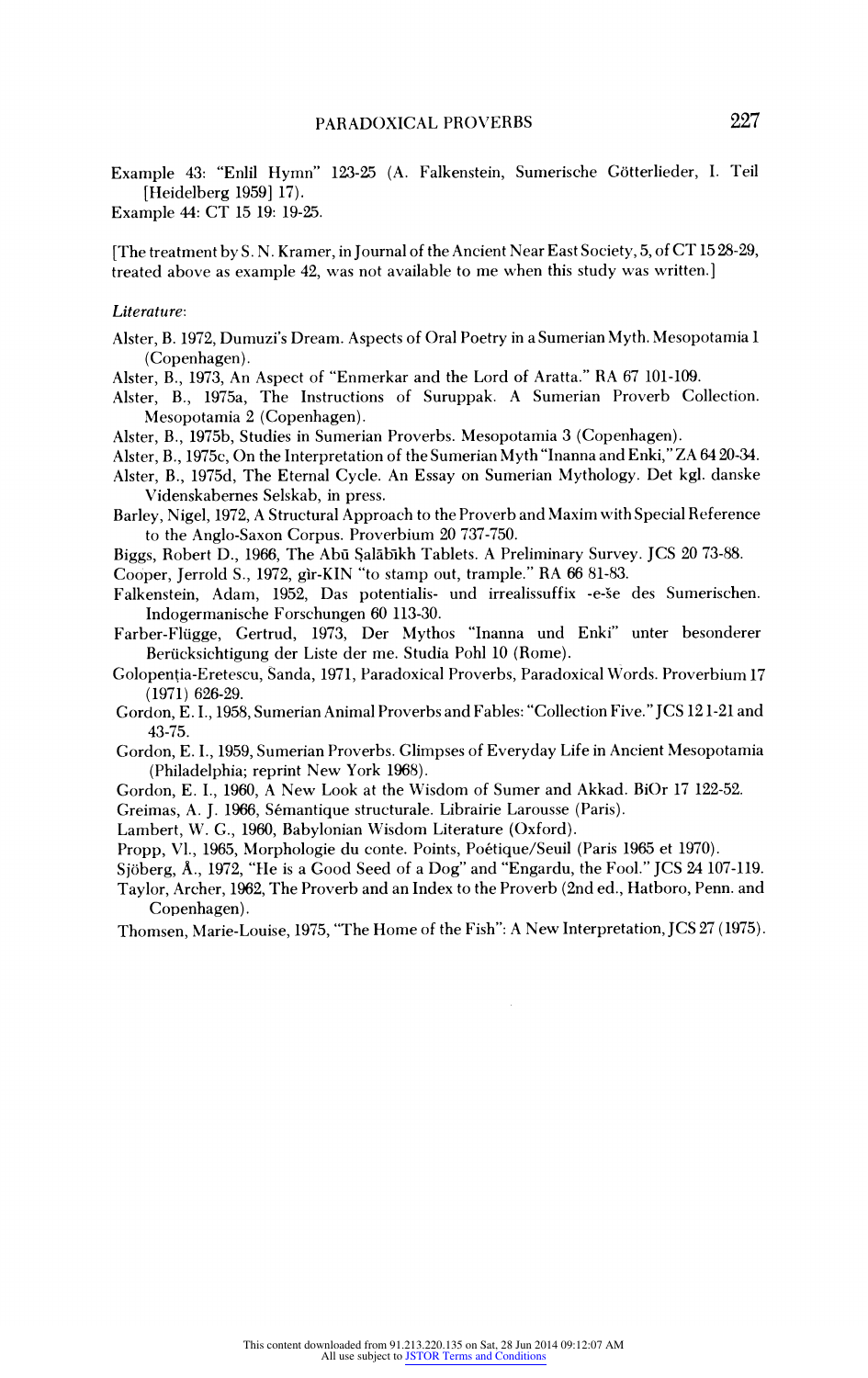**Fig. la: N 1237, obv.** 

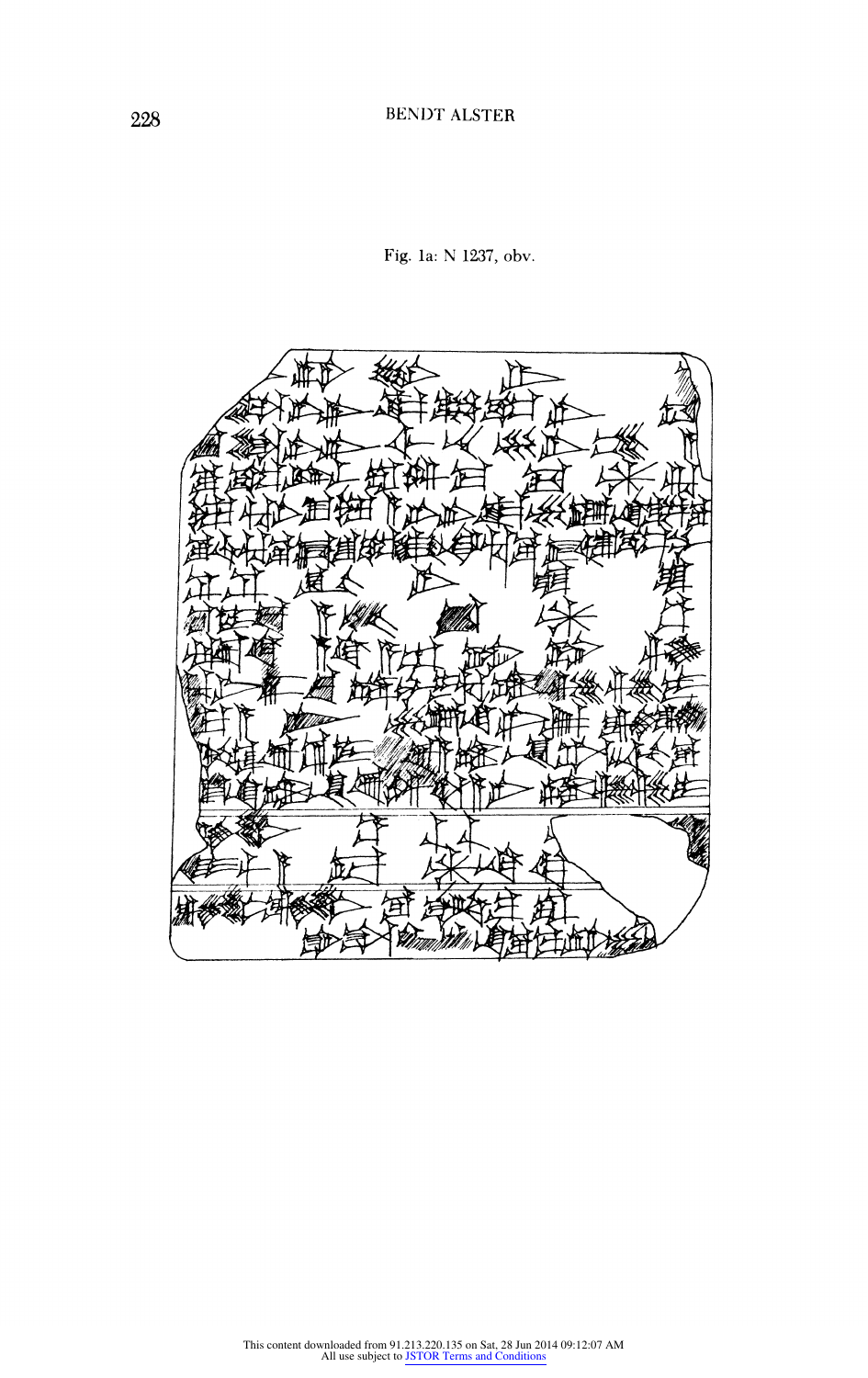## **Fig. lb: N 1237, rev.**